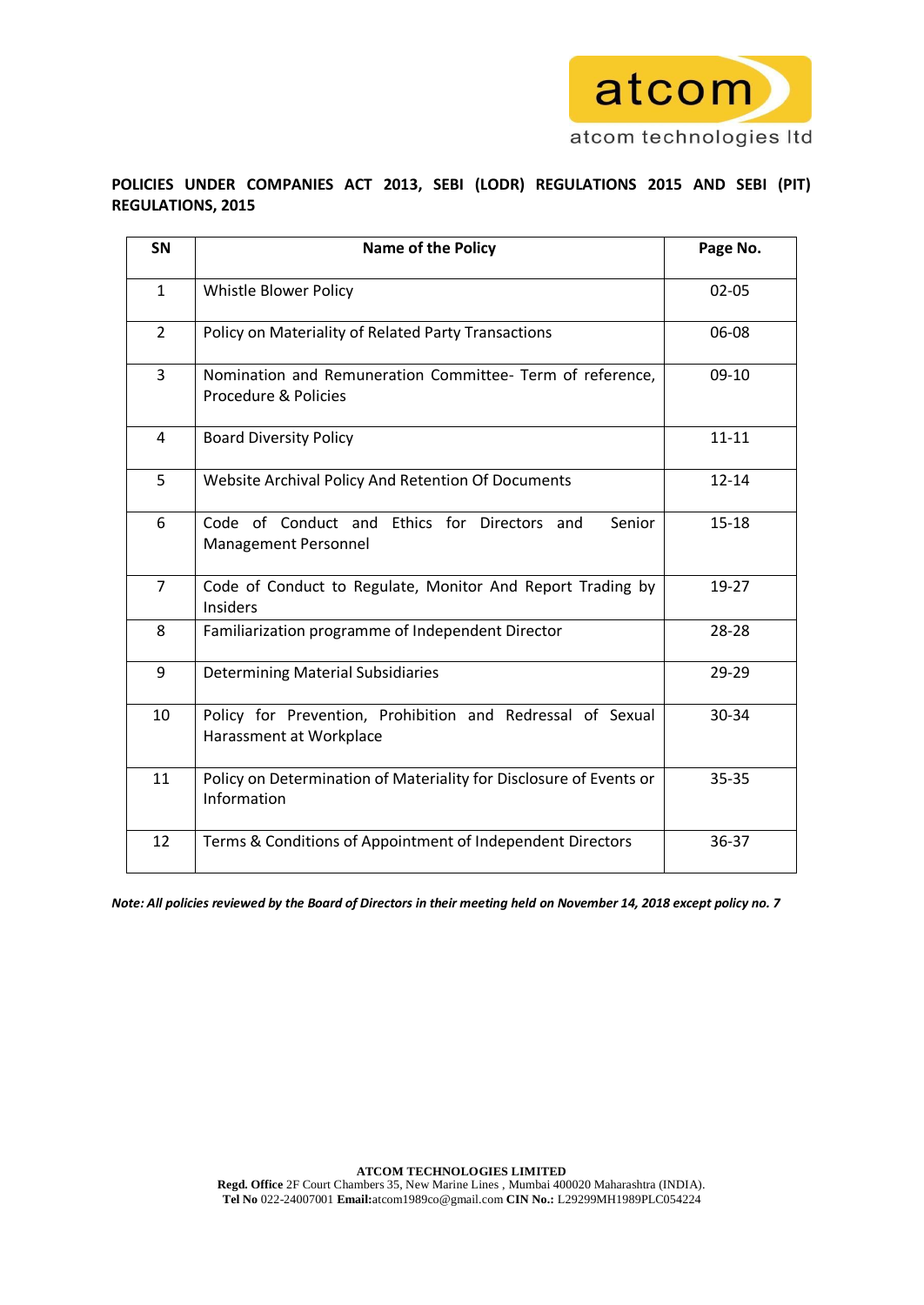

## **WHISTLE BLOWER POLICY AND VIGILANCE MECHANISM**

## **1. Preface:**

**a.** The Corporation believes in the conduct of the affairs of its constituents in a fair and transparent manner by adoption of highest standards of professionalism, honesty, integrity and ethical behavior. Towards this end, the Corporation has adopted the Atcom Code of Conduct ("the Code"), which lays down the principles, standards and behavior that should govern the actions of all the employees. Any actual or potential violation of the Code, howsoever insignificant or perceived as such, would be a matter of serious concern for the Company. The role of employees in pointing out such violations of the Code cannot be undermined. There is a provision under the Code requiring employees to report violations, which states:

"Every employee of Atcom Technologies Limited shall promptly report to the management any actual or possible violation of the Code or an event he or she becomes aware of that could affect the business or reputation".

**b.** Section 177 of the Companies Act, 2013 and Listing Regulations requires every Listed company (and such class of companies as may be prescribed) to establish vigil mechanism ('Whistle Blower Policy') for directors and employees to report to the management instances of unethical behavior, actual or suspected, fraud or violation of the Company's code of conduct. The Vigil mechanism provides adequate safeguards against victimization of persons who use such mechanisms and also to ensure direct access to the Chairman of the Audit Committee in appropriate cases. The Whistle Blower Policy ("the Policy") has been formulated with a view to provide a code-violation reporting mechanism for employees and Directors of the Company.

### **2. Definitions:**

The definitions of some of the key terms used in this Policy are given below. Capitalized terms not defined herein shall have the meaning assigned to them under the Code.

- **a.** "Audit Committee" means the Audit Committee constituted by the Board of Directors of the Corporation in accordance with Section 177 of the Companies Act, 2013 read with the Listing Regulations.
- **b.** "Employee" means every permanent employee of the Company, including the Directors in the employment of the Company.
- **c.** "Code" means the Atcom Code of Conduct
- **d.** "Investigators" means those persons authorized, appointed, consulted or approached by the Chairman of the Audit Committee and include the auditors of the Corporation.
- **f.** "Protected Disclosure" means any communication made in good faith that discloses or demonstrates information that may evidence unethical or improper activity.
- **g**. "Subject" means a person against or in relation to whom a Protected Disclosure has been made or evidence gathered during the course of an investigation.
- **h**. "Whistle Blower" means an Employee making a Protected Disclosure under this Policy.

**ATCOM TECHNOLOGIES LIMITED**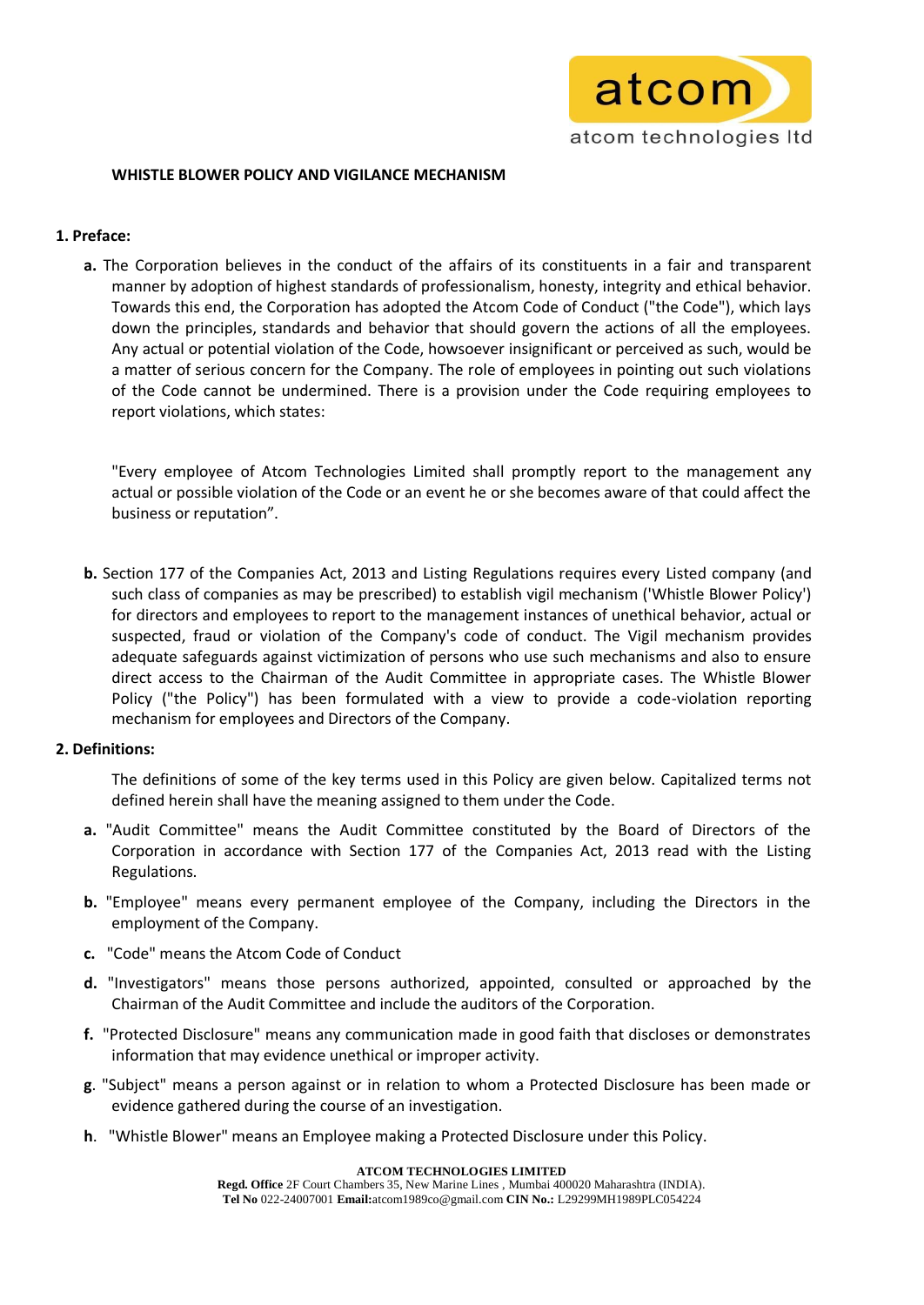

# **3. Scope:**

- **a**. This Policy is an extension of the Atcom Code of Conduct. The Whistle Blower's role is that of a reporting party with reliable information. They are not required or expected to act as investigators or finders of facts, nor would they recommend the appropriate corrective or remedial action that may be warranted in a given case.
- **b.** Whistle Blowers should not act on their own in conducting any investigative activities, nor do they have a right to participate in any investigative activities other than as requested by the Chairman of the Audit Committee.
- **c.** Protected Disclosure will be appropriately dealt with by the Audit Committee. The Committee may either undertake the investigation itself or may, at its sole discretion, forward it to the Investigators for investigation.

# **4. Eligibility:**

All Employees of the Corporation are eligible to make Protected Disclosures under the Policy. The Protected Disclosures may be in relation to matters concerning the Company.

# **5. Disqualifications:**

- **a.** While it will be ensured that genuine Whistle Blowers are accorded complete protection from any kind of unfair treatment including any harassment, retaliation or victimization, as herein set out, any abuse of this protection will warrant disciplinary action.
- **b.** Protection under this Policy shall not mean protection from disciplinary action arising out of false, reckless, maligning or unfounded or frivolous allegations made by a Whistle Blower with a male fide or ulterior intent or purpose.
- **c.** Whistle Blowers, who make three or more Protected Disclosures, which are subsequently found by Audit Committee to be male fide, frivolous, baseless, malicious, or reported otherwise than in good faith, will be disqualified for a period of six months from reporting further Protected Disclosures under this Policy. In respect of such Whistle Blowers, the Audit Committee may recommend to the Company appropriate disciplinary action.

# **6. Procedure:**

- **a.** All Protected Disclosures concerning all matters of Code violation shall be addressed to the Chairman of the Audit Committee of the Company for investigation.
- **b.** The contact details of the Chairman of the Audit Committee of the Company are as under:

Chairman of the Audit Committee: Mr. Mahendra Sanghavi (Independent Director)

302, Arth Apartments, Brahman Mitra Mandal,

Near Jalaram Mandir, Ellisbridge Ahemdabad 380006

Email : atcomcs@gmail.com

- **c.** If a Protected Disclosure is received by any employee of the Company other than Chairman of the audit Committee, the same shall be forwarded to him/her as the case may be for further appropriate action.
- **d**. Protected Disclosures shall be reported in writing as soon as possible but no later than 30 days after he becomes aware of the same so as to ensure a clear understanding of the issues raised and should

**ATCOM TECHNOLOGIES LIMITED**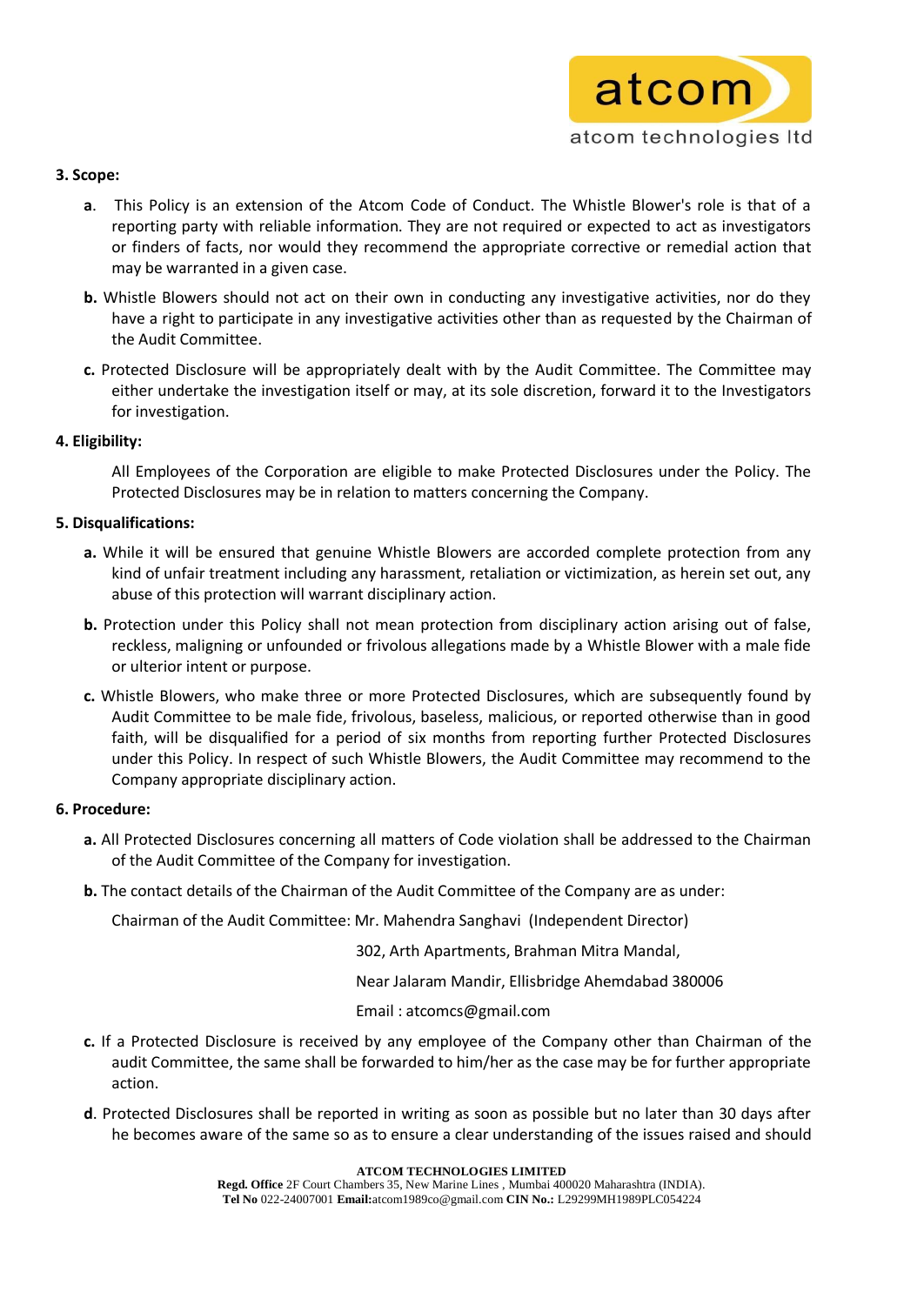

either be typed or written in a legible handwriting in English, Hindi or in the regional language of the place of employment of the Whistle Blower.

- **e**. The Protected Disclosure shall be forwarded under a covering letter which shall bear the identity of the Whistle Blower. Anonymous disclosures, as a rule, will not be entertained.
- **f**. Protected Disclosures shall be factual and not speculative or in the nature of a conclusion, and should contain as much specific information as possible to allow for proper assessment of the nature and extent of the concern and the urgency of a preliminary investigative procedure.
- **g.** If any of the member of the Audit Committee has a conflict of interest in a Protected Disclosures, he shall excuse himself and the other members shall deal with the same.

### **7. Investigation:**

- **a**. The decision to conduct an investigation shall be taken post discussion with the Audit Committee. The outcome of the investigation may or may not support the conclusion of the Whistle Blower that an improper or unethical activity was committed.
- **b.** The identity of the Subject shall be kept confidential to the extent possible unless mandatorily required to be disclosed by law or on order of a Court. Whistle Blowers are cautioned that their identity may become known for reasons outside the control of the Audit Committee (e.g. during investigations carried out by Investigators).
- **c**. Subject shall be informed of the allegations at the appropriate stage and will have opportunities for providing his/her explanation during the investigation.
- **d.** Subject shall have a duty to co-operate with the Audit Committee or any of the Investigators during investigation to the extent that such co-operation will not compromise protections available under the applicable laws.
- **e.** Subject has a right to consult with a person or persons of his / her choice, other than the Investigators and/or members of the Audit Committee .
- **f.** Subject shall not interfere with the investigation. Evidence shall not be withheld, destroyed or tampered with, and witnesses shall not be influenced, coached, threatened or intimidated by the Subject.
- **g.** Unless there are compelling reasons not to do so, Subject shall be given the opportunity to respond to material findings contained in an investigation report. No allegation of wrongdoing against a Subject shall be considered as maintainable unless there is evidence in support of the allegation.
- **h.** Subject shall have the right to be informed of the outcome of the investigation.
- **i.** The investigation shall be completed normally within 45 days of the receipt of the Protected Disclosure.

### **8. Protection:**

**a.** No unfair treatment will be meted out to a Whistle Blower by virtue of his/her having reported a Protected Disclosure under this Policy. The Company, as a policy, condemns any kind of discrimination, harassment, victimization or any other unfair employment practice being adopted against Whistle Blowers. Subject to clause 5 (c) above, complete protection will therefore be given to Whistle Blowers against any unfair practice like discrimination, harassment, victimization, retaliation, threat or intimidation of termination/suspension of service, disciplinary action, transfer, demotion, refusal of promotion, or other unfair employment practices, or the like including any direct or

**ATCOM TECHNOLOGIES LIMITED**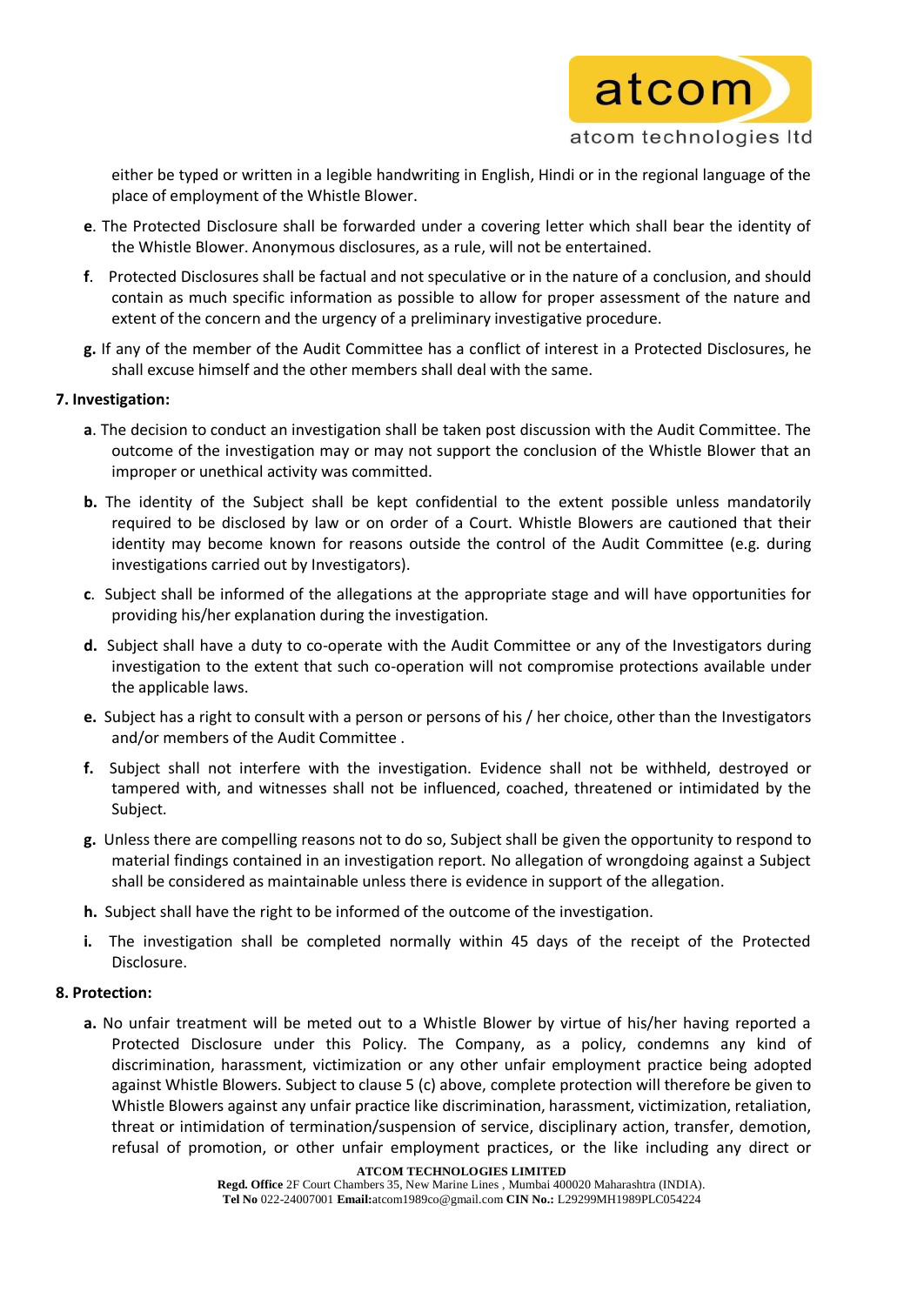

indirect use of authority to obstruct the Whistle Blower's right to continue to perform his/her duties/functions including making further Protected Disclosure. The Company shall take steps to minimize difficulties, which the Whistle Blower may experience as a result of making the Protected Disclosure.

**b.** Any other Employee assisting in the said investigation shall also be protected to the same extent as the Whistle Blower is under Clause 8(a)

## **9. Investigators:**

- **a.** Investigators shall conduct a process towards fact-finding and analysis. Investigators shall derive their authority and access rights from the Audit Committees when acting within the course and scope of their investigation.
- **b.** Technical and other resources may be drawn upon as necessary to augment the investigation. All Investigators shall be independent and unbiased both in fact and as perceived. Investigators have a duty of fairness, objectivity, ethical behavior, and observance of legal and professional standards.
- **c**. Investigations will be launched only after a preliminary review which prima facie establishes that:
	- **i.** the alleged act may constitute an improper or unethical activity or conduct, and
	- **ii**. either the allegation is supported by information specific enough to be investigated, or matters that do not meet this standard may be worthy of management review, but investigation itself should not be undertaken as an investigation of an improper or unethical activity.
- **d.** A report shall be prepared by investigators upon completion of the investigation and submitted to the Chairman of the Audit Committee who shall consider the same.

# **10. Decision:**

If an investigation leads the Audit Committee to conclude that an improper or unethical activity has been committed, the Committee shall recommend to the management of the Company to take such disciplinary or remedial action as it deems fit. It is clarified that any disciplinary or remedial action initiated against the Subject as a result of the findings of an investigation pursuant to this Policy shall adhere to the applicable personnel or staff conduct and disciplinary procedures.

# **11. Reporting:**

The Chairman of the Audit Committee shall report to the Board periodically about all Protected Disclosures referred to them together with the results of investigations.

# **12**. **Retention of documents:**

All Protected Disclosures in writing or documented along with the results of investigation relating thereto which have been proved shall be retained by the Company for a minimum period of five years. Other Protected Disclosures may be destroyed at the end of the Financial year.

### **13. Amendment:**

The Corporation reserves its right to amend or modify this Policy in whole or in part, at any time without assigning any reason whatsoever. The Audit Committee shall also review the Policy and suggest amendments to make it responsive and relevant to the changing times.

However, no such amendment or modification will be binding on the Employees unless the same is notified to the Employees in writing.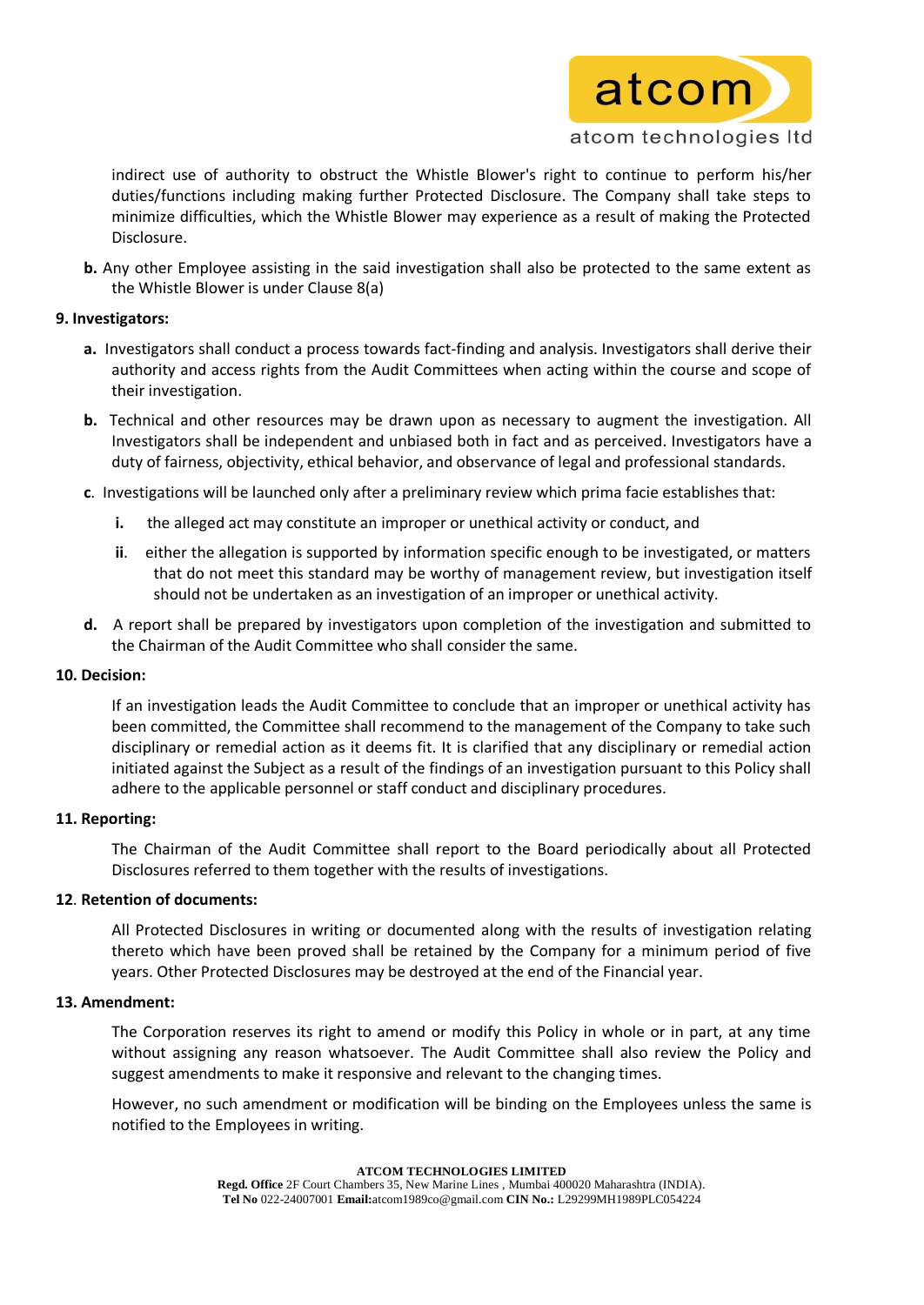

### **POLICY ON RELATED PARTY TRANSACTIONS**

The Audit Committee of the Board of Directors of the Company ("the Board") is required by Section 177(4) of the Companies Act, 2013 (Act) and the Listing Regulations to approve all transactions of the Company with related parties ("RPT's").

The Policy on dealing with RPT's is formulated in compliance with the Listing Regulations and section 188 of the Act and Rules made there-under.

### **Objective of the Policy**

The Policy is intended to ensure timely identification of an RPT, its salient terms and conditions, detail the approval process, outline the disclosure and reporting requirements thereof and to ensure transparency in the conduct of RPT's, so that there is no conflict of interest.

The Board of Directors of the Company ("the Board') has adopted this Policy with respect to RPT's on the recommendation of the Audit Committee. The Audit Committee is empowered to review and recommend amendments to this Policy as may be considered necessary from time to time.

### **1. Related Party Transaction**

RPT's‖ means a transfer of resources, services or obligations between a listed entity and a related party, regardless of whether a price is charged and a "transaction" with a related party shall be construed to include a single transaction or a group of transactions in a contract:

A transaction with a related party shall be construed to include a single transaction or a group of transactions in a contract.

A related party will be identified on the basis of the definition given in the Companies Act, 2013.

Materiality of Related Party Transactions means a transaction with a related party shall be considered material if the transaction / transactions to be entered into individually or taken together with previous transactions during a financial year exceed ten percent of the annual consolidated turnover of the company as per the last audited financial statements of the company."

# **2. Manner of Dealing with Related Party Transactions**

The Company has formulated guidelines for identifying and monitoring RPTs as prescribed under the Act and Listing regulations which has been approved by the Board and the same will be strictly adhered to.

# **3. Approval of RPTs by the Audit Committee**

All RPTs, whether material or not, will require the prior approval of the Audit Committee of the Board. Management shall present to the Audit Committee the following information, to the extent relevant, with respect to actual or potential Related Party Transactions:

a. A general description of the transaction(s), including the name of the related party and nature of relationship, duration of the contract and particulars of the contract or arrangement, maximum amount of transaction that can be entered into, the material terms and conditions.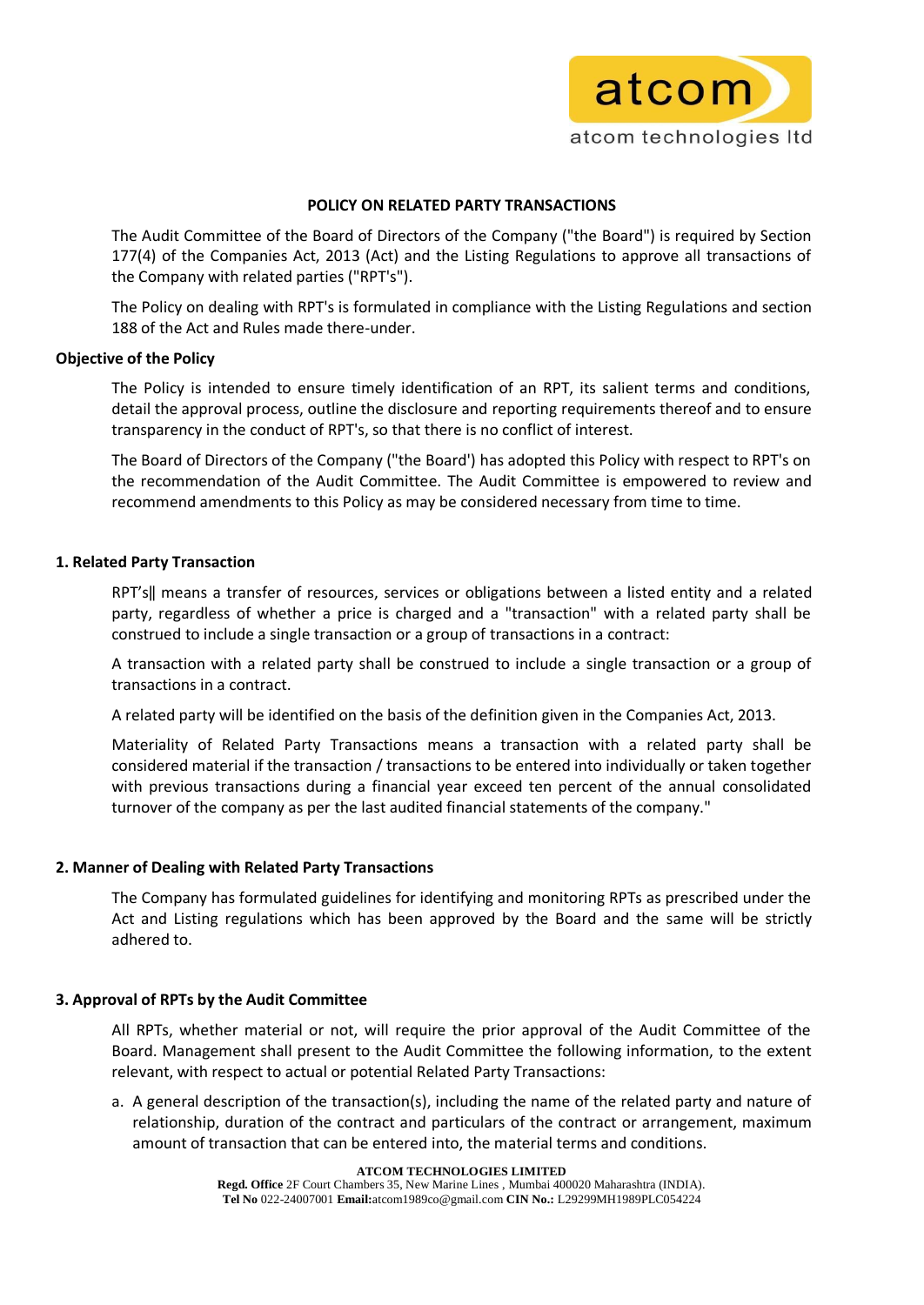

- b. The Related Party's interest in the transaction(s), including the Related Party's position or relationship with, or ownership of, any entity that is a party to or has an interest in the transaction(s).
- c. The manner of determining the pricing and other commercial terms, the indicative base price / current contracted price and the formula for variation in the price if any.
- d. D any advance paid or received for the contract or arrangement, if any and the approximate value of the transaction(s) and the approximate value of the Related Party's interest in the transaction(s)
- e. In the case of a lease or other transaction providing for periodic payments or installments, the aggregate amount of all periodic payments or installments expected to be made in the financial year.
- f. In the case of indebtedness, the aggregate amount of principal to be outstanding and the rate or amount of interest to be payable on such indebtedness.
- g. Whether all factors relevant to the contract have been considered, if not, the details of factors not considered with the rationale for not considering those factors and any other material information regarding the transaction(s) or the Related Party's interest in the transaction(s).

h.

### **4. Omnibus Approval by Audit Committee**

The Audit Committee may, owing to the repetitive nature of transactions to be entered into or when the need for RPT's cannot be foreseen in advance, grant Omnibus Approval for such RPTs in accordance with the Listing regulations.

Any transactions of the value less than Rupees One Crore whether individually or jointly in the financial year, will be considered to have Omnibus approval of the Audit Committee.

# **5. Approval of RPTs by the Board of Directors**

Related Party Transactions which are required to be approved by the Board of the Company under the provisions of the Companies Act, 2013 or Listing Regulations shall be entered into only after such approval is accorded by the Board.

Where any director is interested in any contract or arrangement with a related party, such director shall not be present at the meeting during discussions on the subject matter of the resolution relating to such contract or arrangement.

### **6. Approval of RPTs by the shareholders**

Related Party Transactions which are required to be placed before the shareholders of the company under the Act or the Listing Regulations shall be entered into only after such approval has been accorded by the shareholders. The company shall ensure the restrictions on voting by the Related Parties as prescribed are complied while obtaining the approval of the shareholders.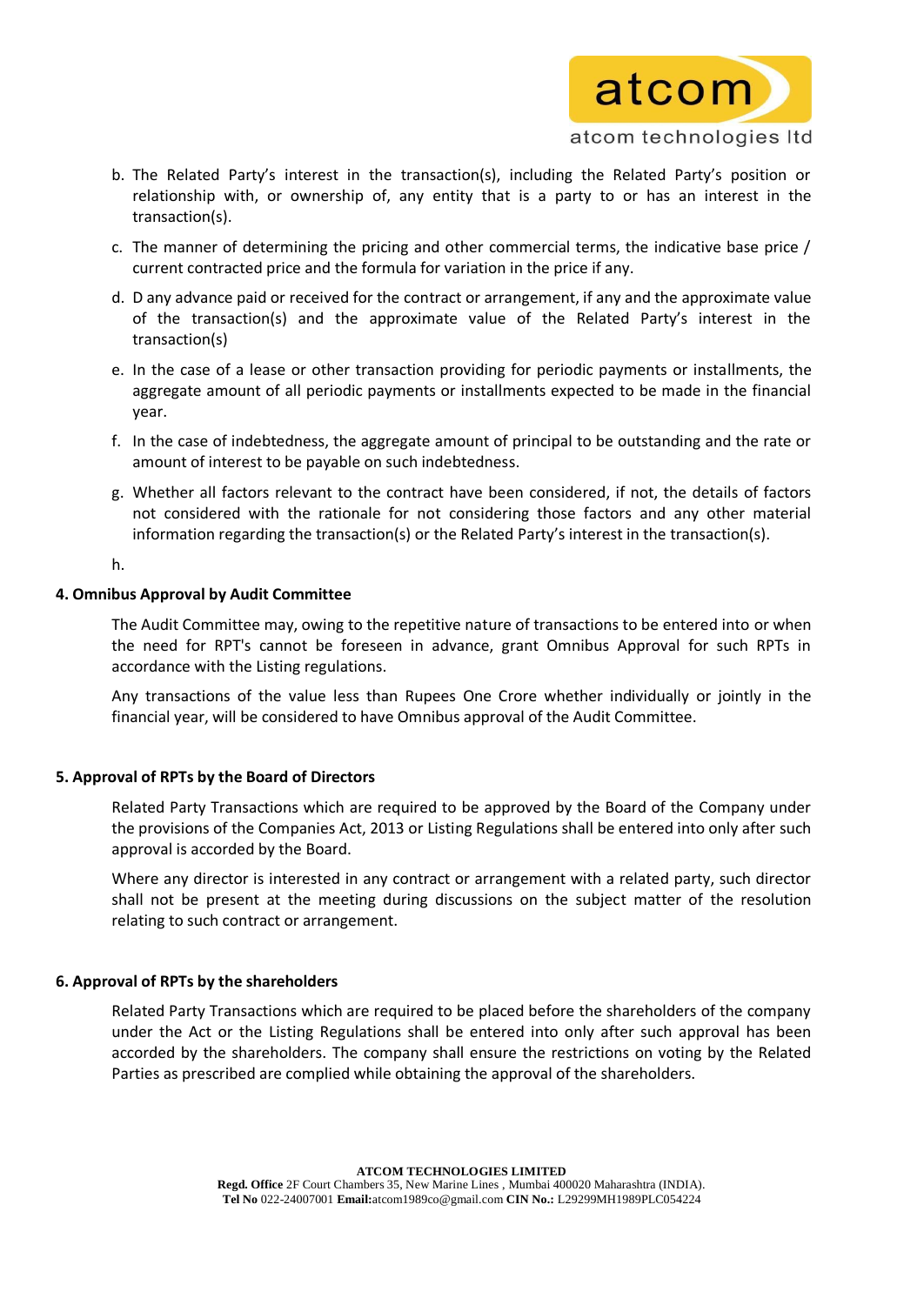

### **7. Review and approval of Related Party Transactions**

The Audit Committee, Board and shareholders, as the case may be shall be provided with all relevant information of RPTs such as rational for entering into transactions, terms & conditions, the business purpose of the transactions, the benefits to the Company and Related Party and such other information as may be prescribed.

### **8. RPTs not approved by the Audit Committee or the Board**

In the event of the contract entered into without the prior approval of Board or shareholder, due to extreme necessity the same shall be ratified by the Board, and/or shareholders, as required within 3 months of the entering into the contract. If not, the contract / arrangement shall be voidable at the option of the Board.

### **9. Disclosures by the Company:**

- **a)** The particulars of contracts or arrangement with Related Parties will be disclosed in the Register of Contracts or Arrangements in which directors are interested (refer Rule 16 of the Companies (Meetings of the Board and its Powers) Rules, 2014 and in the Directors' report in Form AOC-2, in the manner prescribed in the Companies Act, 2013 and the Rules there-under.
- **b)** Details of all material transactions with related parties shall be disclosed quarterly along with the compliance report on corporate governance and the company shall disclose the policy on dealing with Related Party Transactions on its website and a link thereto shall be provided in the Annual Report.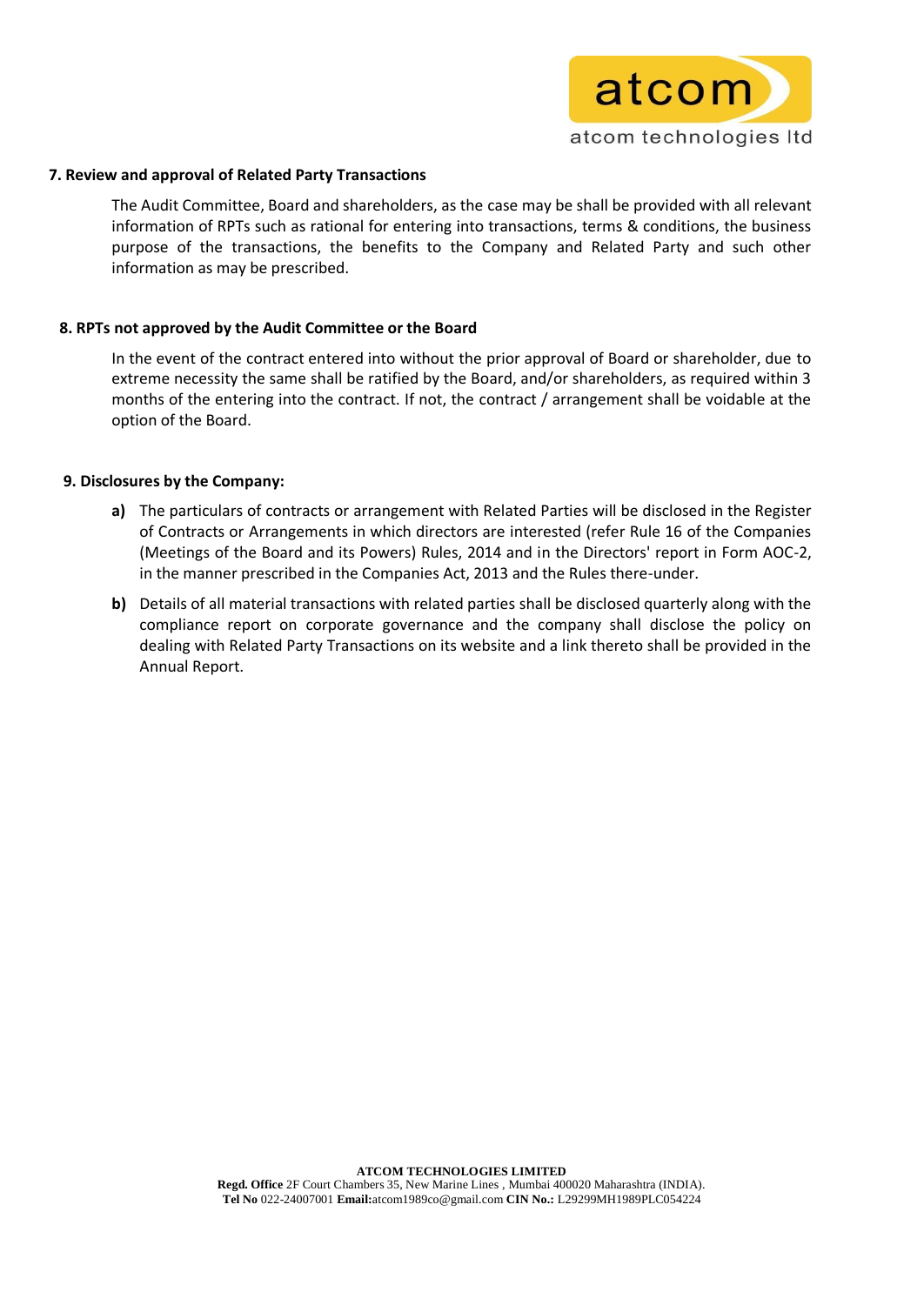

### **NOMINATION AND REMUNERATION COMMITTEE- TERM OF REFERENCE, PROCEDURE & POLICIES**

Atcom Board of Directors has resolved to establish a Nomination and Remuneration Committee among its members, which shall prepare the matters pertaining to the nomination and remuneration of Board members, the appointment and remuneration of the managing director and other executives of the company as well as the remuneration schemes of the personnel.

## **1. Composition of the Committee**

Nomination and Remuneration Committee shall have at least two members. As a deviation from the recommendation to have at least three members the board committees, the Nomination and Remuneration Committee may at minimum consist of two members, taking into account that due to the number of the board members as well as the scope and nature of the company´s operations, the Nomination and Remuneration Committee is able to handle matters effectively with two members.

The members of the Committee shall be appointed or removed by the Board of Directors. The majority of the members must be independent of the company. The managing director or other executive of the company may not be appointed to the nomination committee.

The Chairman of the Committee shall be an independent director. In the absence of the Chairman, the members of the Committee present at the meeting shall choose one amongst them to act as Chairman. The Chairman of the Committee could be present at the Annual General Meeting of the Company to answer shareholders queries or may nominate some other member to answer the shareholders' queries. However, the Chairman of the Board shall decide who would answer the queries.

# **2. Duties of the Committee**

The duties of the Nomination and Remuneration Committee include:

# **a. Matters pertaining to the nomination and remuneration of members of the Board of Directors**

- preparation of the proposal for the appointment of Board members to be presented to the general meeting
- preparation of the proposal to the general meeting on matters pertaining to the remuneration of Board members
- taking care of the succession planning of Board members
- presentation of the proposal for the appointment of Board members to the general meeting

# **b. Matters pertaining to managing director, other executives and personnel**

- preparation of matters pertaining appointment of the managing director and the other executives as well as the identification of their possible successors
- preparation of matters pertaining to the remuneration and other financial benefits of the managing director and other executives
- preparation of matter pertaining to the remuneration schemes of the company
- evaluation of the remuneration of the managing director and the other executives as well as seeing to it that the remuneration schemes are appropriate
- answering questions related to the remuneration statement at the general meeting.

#### **ATCOM TECHNOLOGIES LIMITED**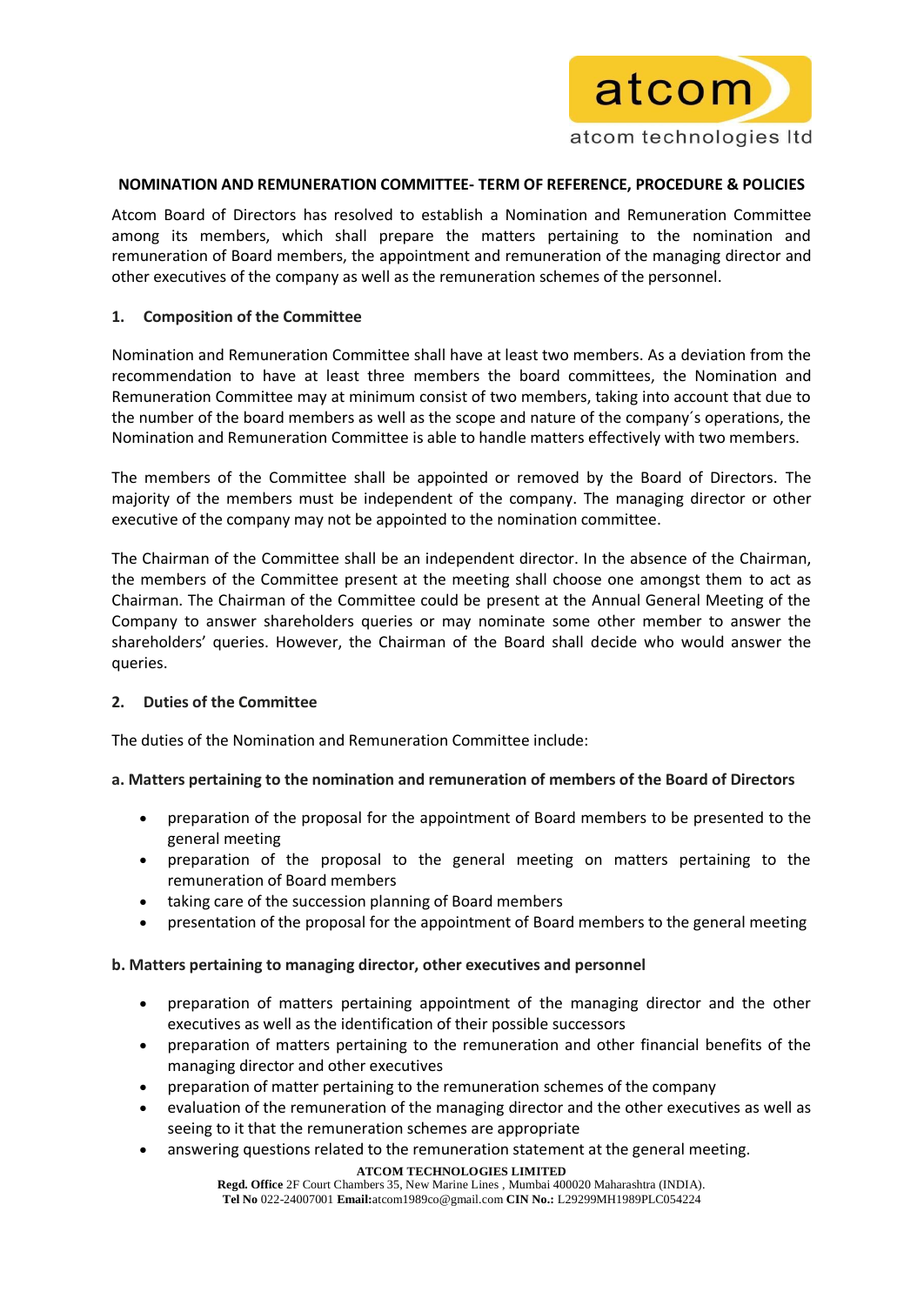

The Nomination and Remuneration Committee shall also prepare the evaluations of the independence in connection with the proposal for the appointment of Board members and the annual evaluations to be made in the meeting. The Committee shall ensure that Remuneration to Executive Director/ Key Managerial Personnel and Senior Management will be matched appropriate performance benchmarks and may involve a balance between fixed and incentive pay reflecting short and long term. While deciding the remuneration package, the Committee takes into consideration current employment scenario and performance objectives, remuneration package in similar comparable businesses.

Factors to be considered when reviewing a potential candidate for Board appointment include without limitation-

- To have relevant experience in Finance/ Law/ Management/ Sales/Marketing/ Administration/ deliberations of Board/ Corporate Governance or the other disciplines related to company's business
- The capability of the candidate to devote the necessary time and commitment to the role. This involves a consideration of matters such as other Board or executive appointments; and Potential conflicts of interest, and independence.
- An Independent director should meet the requirements of the Companies Act, 2013 and SEBI (Listing Obligations and Disclosure Requirements) Regulations 2015, concerning independence of directors

In addition to the tasks listed above, the Nomination and Remuneration Committee may have other tasks that are appropriate for it to be able to fulfill its function. The Nomination and Remuneration Committee has the right to investigate and examine matters pertaining to its function and use outside experts and consultants at its discretion.

The Board remains responsible for the duties assigned to the committee. The Committee must at all times have regard to, and notify the Board as appropriate of, all legal and regulatory requirements, including any shareholder approvals which are necessary to obtain. The committee has no autonomous decision-making power, and thus the board makes the decisions within its competence collectively.

# **3. Committee Meetings**

The committee convenes at least once a year in order to prepare the proposals to be presented to the general meeting. At the Nomination and Remuneration Committee meetings shall, if need be, be present also other persons invited by the Committee. The meetings shall follow the procedures concerning meetings of the Board of Directors to the extent applicable. The committee shall regularly report on its work to the Board. The reports shall include at least a summary of the matters addressed and the measures taken by the committee.

# **4. Publication of information related to the Audit Committee**

The company shall report the composition of the committee; number of committee meetings held during the financial period and the attendance of committee members at the meetings as the attendance of individual members and describes the key content of the committee´s charter in its annual report.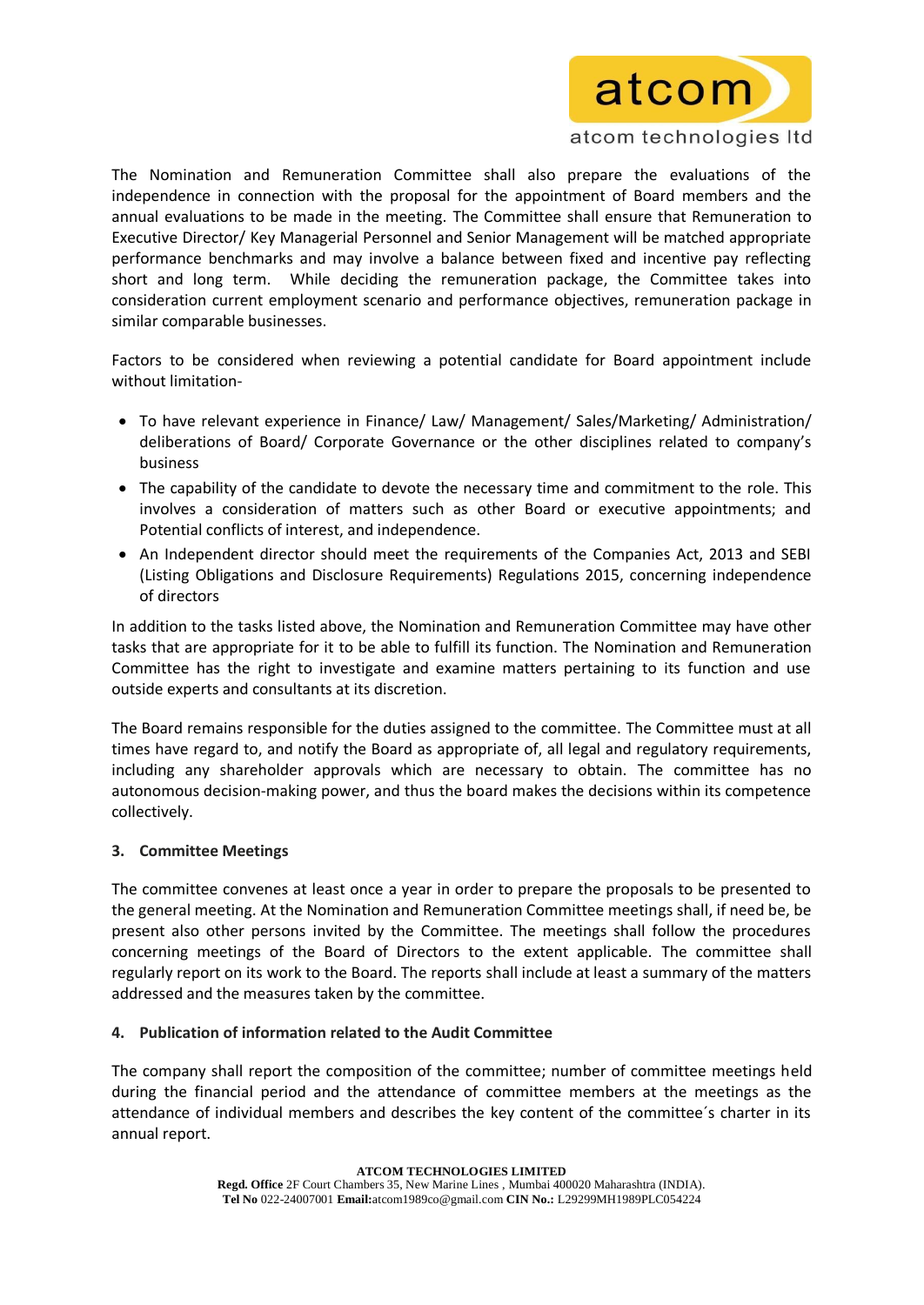

# **BOARD DIVERSITY POLICY**

# **1. PURPOSE**

This Board Diversity Policy('*Policy*')sets out the approach to diversity on the Board of Directors ('*Board*') of Atcom Technologies Limited.

# **2. SCOPE**

This Policy applies to the Board. It does not apply to employees generally.

# **3. POLICY STATEMENT**

Atcom believes that a truly diverse Board will leverage differences in thought, perspective, knowledge, fields, skill, regional and industry experience, cultural and geographical background, age, ethnicity, race and gender etc. It will ensure to retain competitive advantage and benefits to the Company's operation.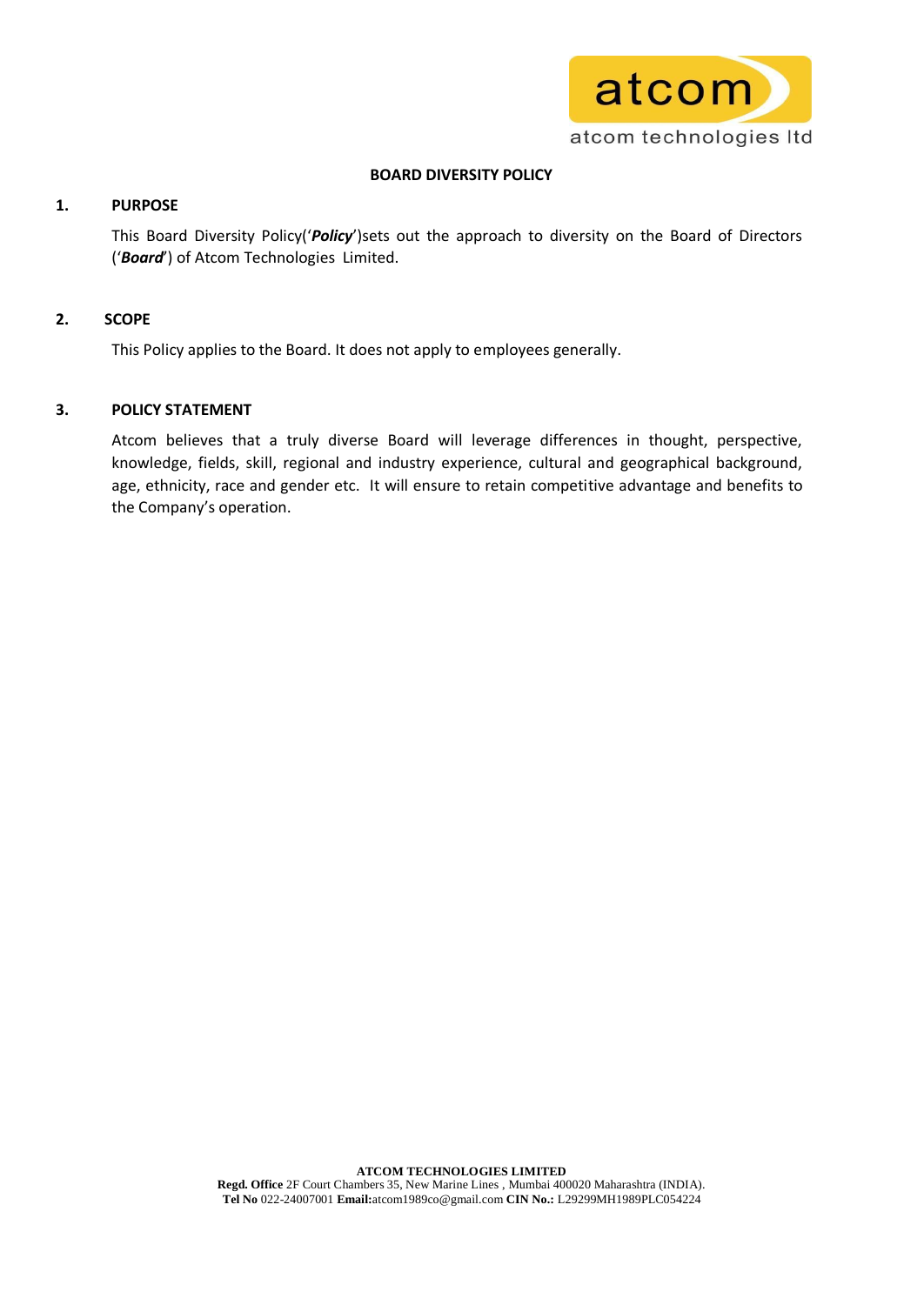

# **WEBSITE ARCHIVAL POLICY AND PRESERVATION OF DOCUMENTS**

### **1. Background**

The Listing Regulations came into force from December 1, 2015 and was duly approved by the Board. The Listing Regulations mandate listed entities to formulate a Policy for preservation and archiving of documents. It is in this context that the Document Retention and Archival Policy ("Policy") is being framed and implemented.

# **2. Objective of the policy**

The objective of this Policy is to classify the documents in two categories i.e. (i) documents which need to be preserved permanently and (ii) documents which need to be preserved for a specific period of time.

# **3. Policy**

The corporate records of Atcom Technologies Limited (the "Company") are important assets.

- Corporate records include essentially all records, whether paper or in electronic form. A record may be in the form of a memorandum, an e-mail, a contract or a case study etc.
- Custody of all such Registers / Records / Documents, except books of accounts, shall be with the Company Secretary of the Company or such other person as may be specifically authorised by the Board of Directors for the purpose.
- Custody of books of accounts shall be with the Chief Financial Officer of the Company or such other person as may be specifically authorised by the Board of Directors for the purpose.
- Back-up of the records maintained in electronic mode may be taken on a periodic basis
- All disclosures made under Regulation 30 of the SEBI Listing Regulations by the Company to the stock exchanges, where shares of the company are listed, shall be kept on the website of the Company for a period of 5 years and thereafter in the archives of the Company for a period of 2 years.
- The law requires the Company to maintain certain types of corporate records either permanently or for a specified period of time. Failure to retain the records could subject the employees and the Company to penalties and fines, cause the loss of rights, obstruct justice, adversely impact potential evidence in a lawsuit, place the Company in contempt of court, or seriously disadvantage the Company in litigation.
- The Company expects all employees to fully comply with this Policy, provided that all employees should note the following general exception to any stated destruction schedule
- If an employee has reasons to believe, or the Company informs the employee concerned, that Company records are relevant to litigation, or potential litigation (i.e., a dispute that could result in litigation), then the employee must preserve those records until the Legal or Respective Department determines that the records are no longer needed. This exception supersedes any previously or subsequently established destruction schedule for those records.

**ATCOM TECHNOLOGIES LIMITED**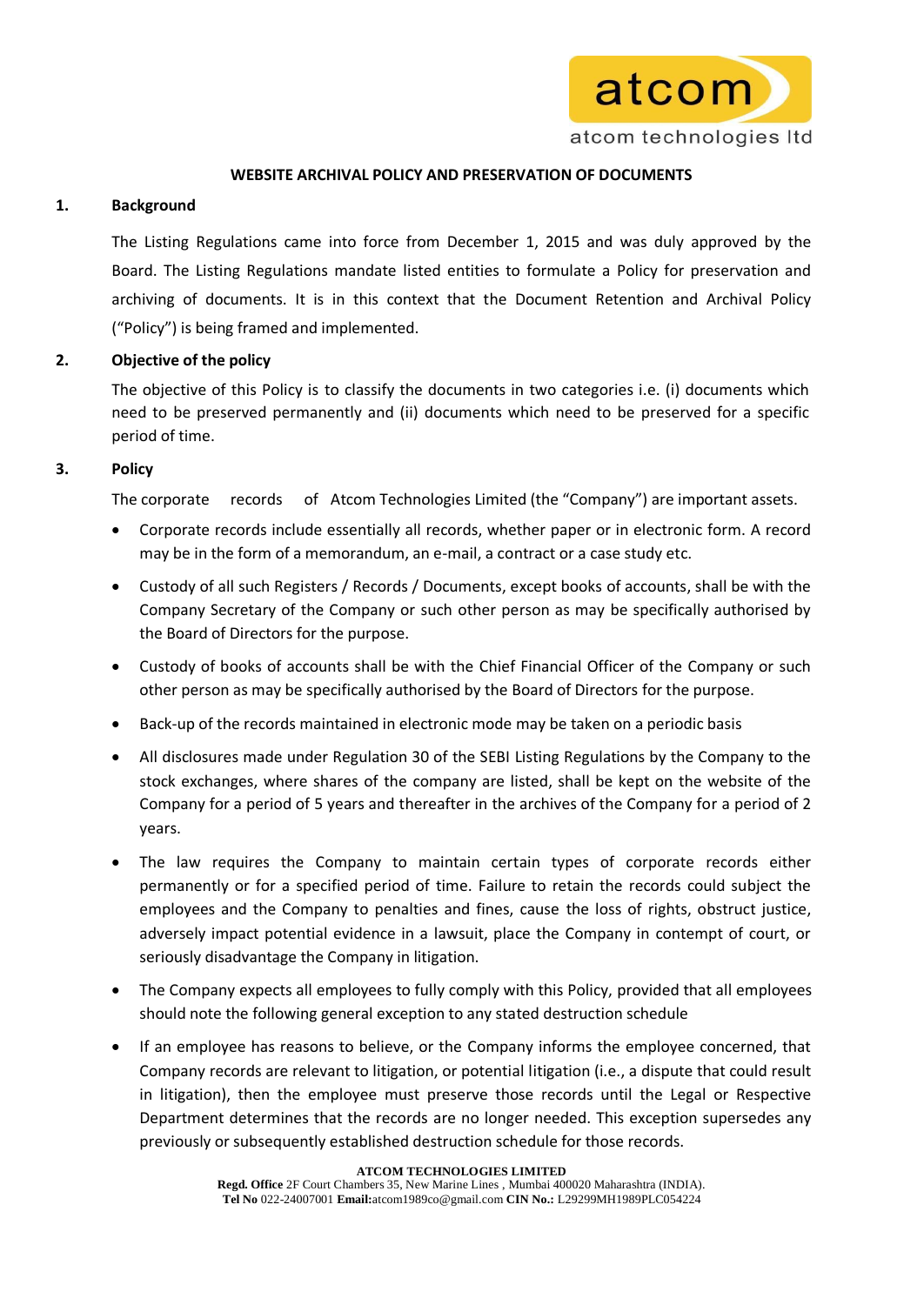

The documents after the expiry of the stipulated period for preservation may be destroyed / extinguished with approval from the Chairman or Managing Director or any other Whole-time Director/Executive Director and a register shall be maintained in an appropriate form, in physical or electronic mode, wherein brief particulars of the documents destroyed shall be entered.

The destruction and disposal of Documents shall be done in compliance with the applicable laws and the policy of the Company. All the Documents containing information of a confidential or sensitive nature on paper, card, or electronic media must be securely destroyed when they are no longer required. This applies to both physical and electronic Documents.

### **Documents whose preservation shall be permanent in nature**

- 1) Registration/Incorporation Certificates
- 2) Constitution documents such as Memorandum and Articles of Association
- 3) Licenses & Statutory Approvals
- 4) Register and Index of Members
- 5) Minutes of Meetings of Board of Directors, Committees of Board of Directors and Shareholders
- 6) Register of Loans and Investments
- 7) Register of Charges
- 8) Register of renewed and duplicate certificates
- 9) Register of Contracts or Arrangements in which directors are interested
- 10) Register of Investments not held in Company's name
- 11) Register of Director and Key Managerial Personnel & their shareholdings
- 12) Such other Registers / Records, as may be prescribed from time to time, required to be maintained permanently
- 13) Various policies adopted by the Board of Directors.
- 14) Material Agreements/Contracts, which, even if terminated, may have an impact on business
- 15) Orders/judgments issued by Courts/statutory bodies and other background documents relevant for understanding such Orders
- 16) Investment documents/proofs including certificates, etc.
- 17) Title deeds and documents pertaining to immovable freehold and leasehold properties
- 18) Documents relating to any property owned by the Company.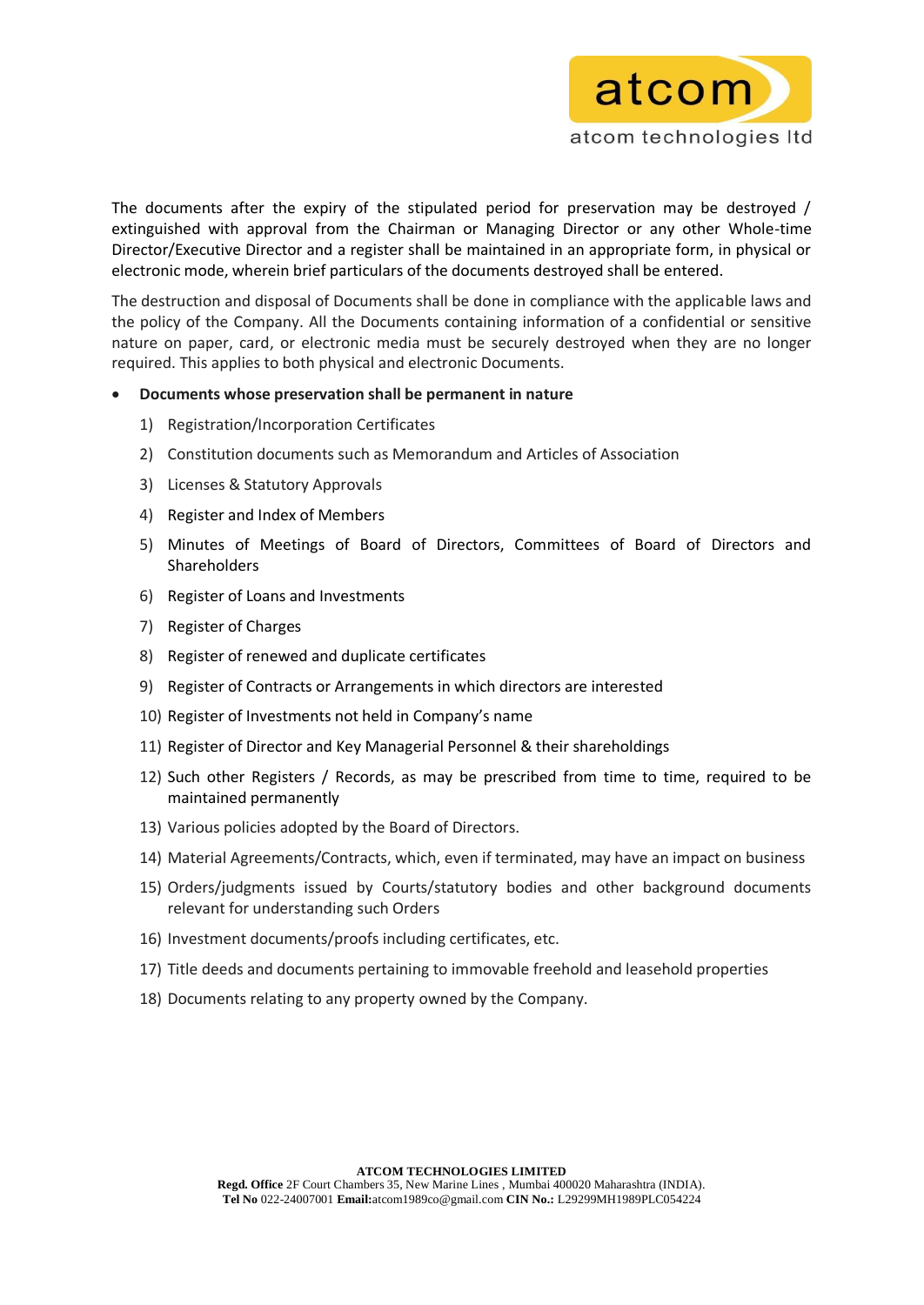

- **Documents with preservation period of not less than eight (8) years**
	- 1. Register and Index of Debenture holders
	- 2. Copies of Annual Returns filed with the Registrar /Ministry of Corporate Affairs
	- 3. Books of Accounts including Tax Records
	- 4. Copies of Notices, Agenda, Notes on Agenda and other related papers
	- 5. Register of Directors' Attendance
	- 6. Register of Deposits
	- 7. Register of Members present
	- 8. Register of Proxies
	- 9. Register of Transfer and Transmission
	- 10. Copies of instrument(s) creating / modifying charge(s)
	- 11. Register of Common Seal
	- 12. Notice of disclosure of interest from Directors and Key Managerial Personnel
	- 13. Such other Registers / Records, as may be prescribed from time to time
	- 14. Personnel Documents after retirement/resignation of the person concerned
	- 15. Insurance Policies/ Claims under various policies after expiry or receipt of claim
	- 16. Correspondences with Departments/shareholders
	- 17. All Emails received from Internal and External Sources related to business issues
	- 18. Documents as are required to be maintained under relevant laws relating to direct and indirect tax
	- 19. Any other document as may be required to be maintained for eight years in terms of applicable law(s).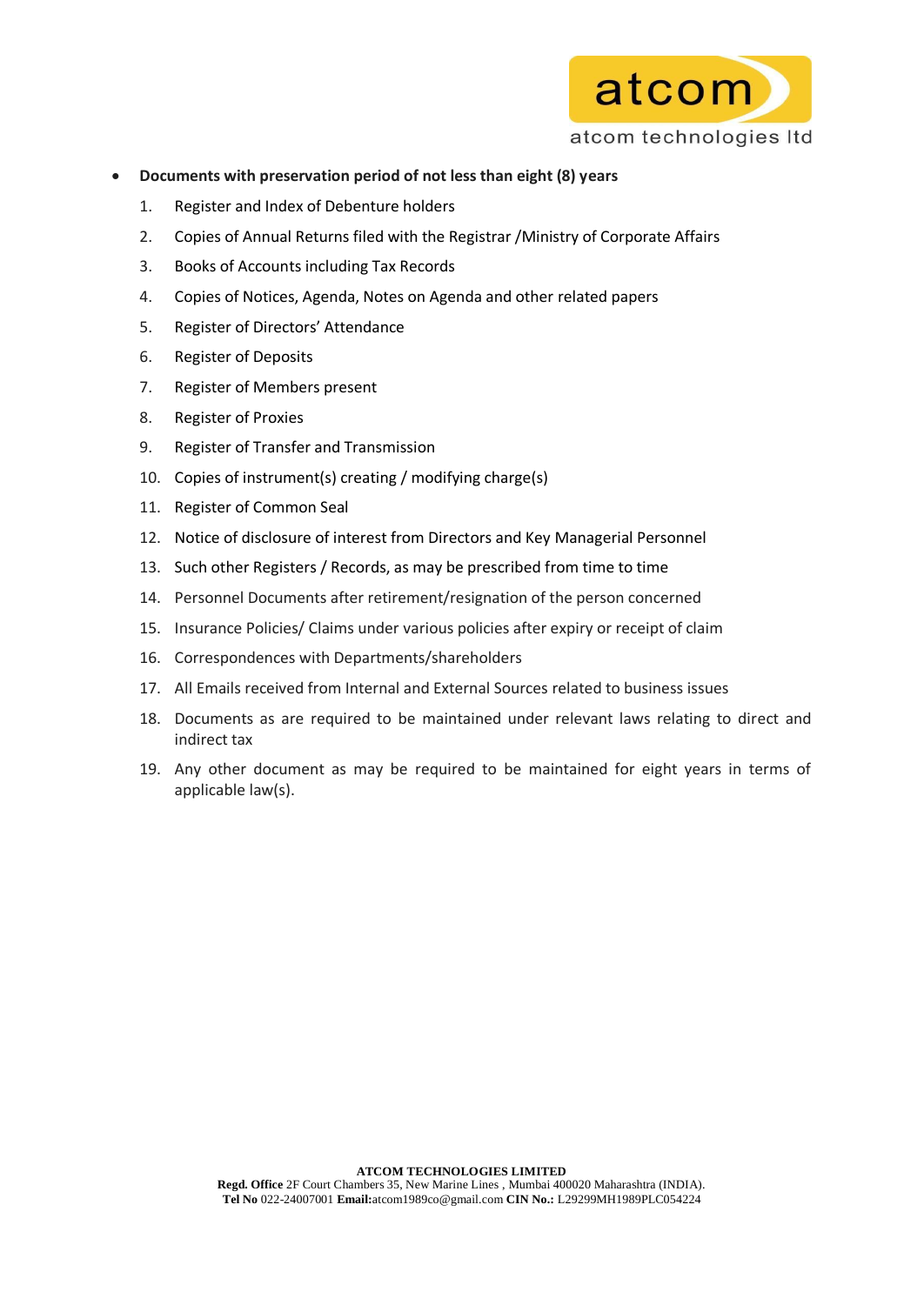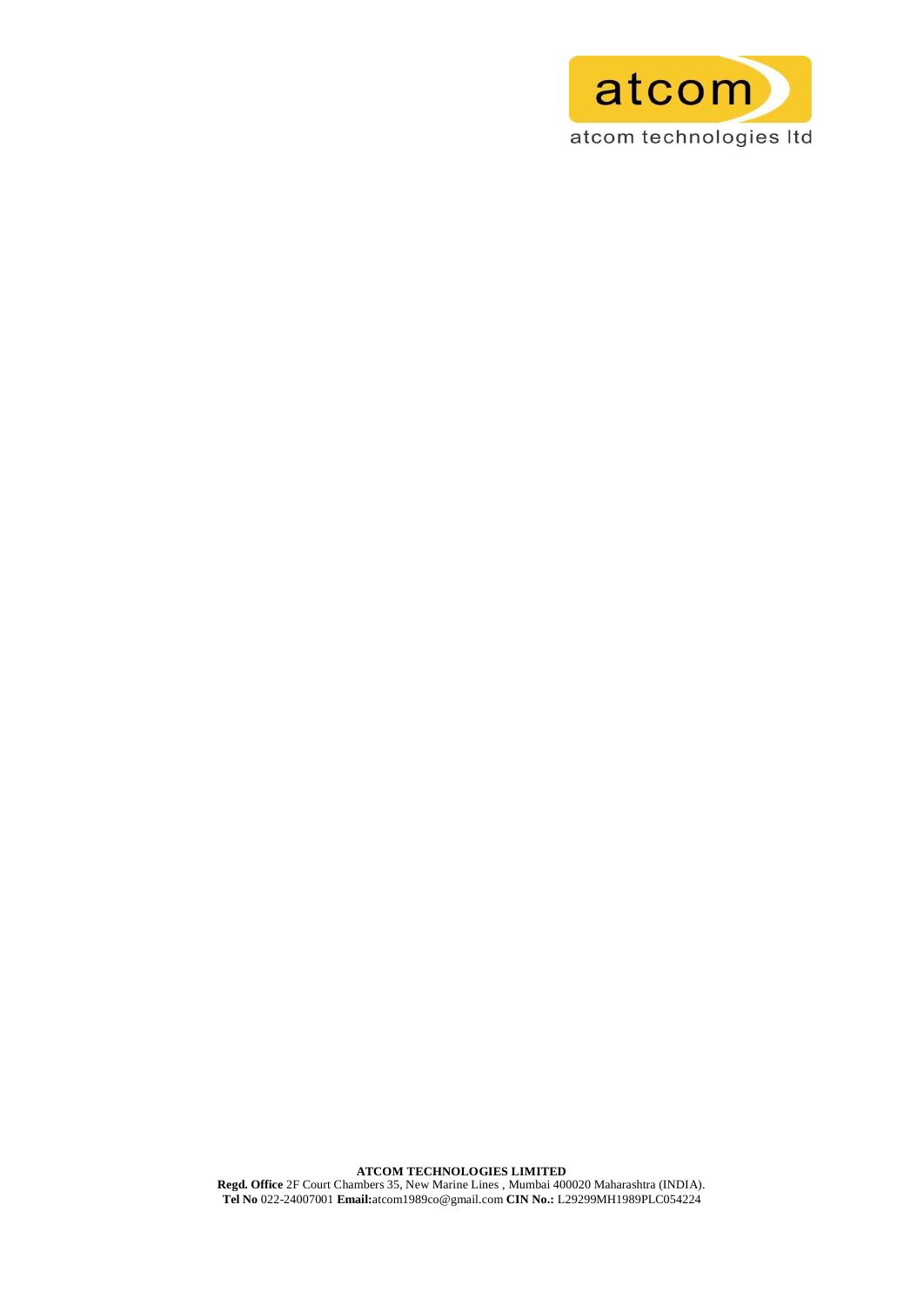

## **CODE OF CONDUCT AND ETHICS FOR DIRECTORS AND SENIOR MANAGEMENT PERSONNEL**

### **1. Introduction:**

 The Board of Directors of the Company has adopted the following Code of Conduct in terms of the provisions of the Companies Act, 2013 and Listing Regulations with stock exchanges. This Code of Conduct (hereinafter referred to as 'Code') shall be called as 'Atcom Code of Conduct '

# **2. Applicability:**

The Code shall be applicable to:

- (i) Directors of Atcom Technologies Limited and
- (ii) Members of the Senior Management of the Company (i.e. one level below of the chief executive officer/managing director/whole time director/manager (including chief executive officer/manager, in case they are not part of the board) and shall specifically include company secretary and chief financial officer:").

### 3. **The Code**:

The Directors and members of the Senior Management of the Company agree to abide by the following Code of Conduct:

- Make best efforts to attend the Board, Committee, Members and other Company meetings.
- Always adhere and confirm to all statutory and mandatory laws, rules, regulations, bye laws as may be applicable to the Company.
- Make concerted efforts to share and enhance the knowledge and information reserve in the Company.
- Ensure the security of all confidential information belonging to the Company in every possible manner.
- Be honest and fair in their dealing with Government authorities, stakeholders, customers, suppliers, service providers and business partners.
- Not to be associated in any way, directly or indirectly, with the competitors of the Company while on Board or employment of the Company.
- Not to derive personal benefit or undue advantages (financial or otherwise) by virtue of their position or relationship with the Company and for this purpose:
- shall adopt total transparency in their dealings with the Company
- shall disclose full details of any direct or indirect personal interests in dealings/transactions with the Company
- shall not be a party to transactions or decisions involving conflict between their personal interest and the Company's interest.
- Do not accept or derive any personal gratification from suppliers, service providers, business partners or any other agency in their dealings with them.

**ATCOM TECHNOLOGIES LIMITED**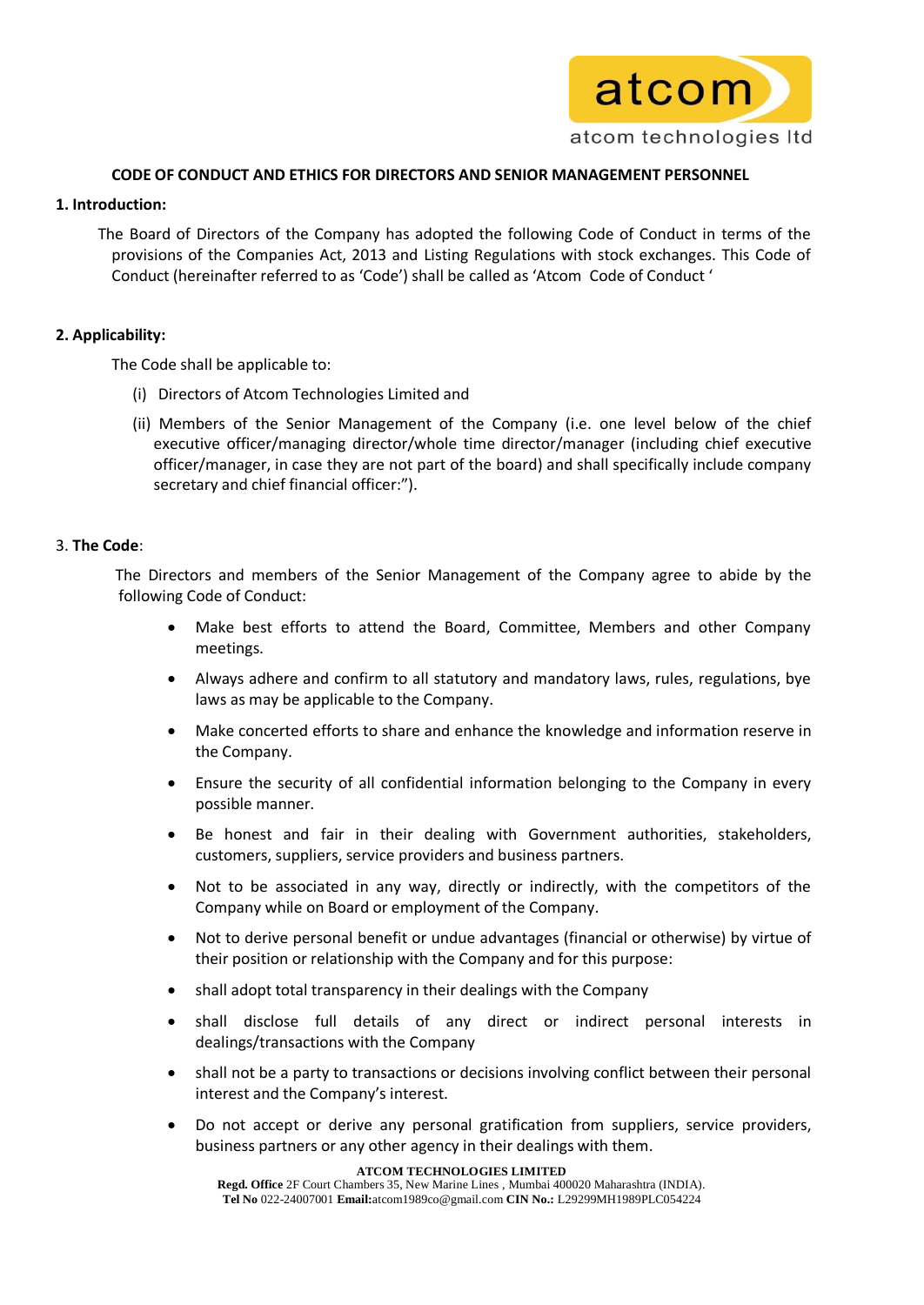

- Help in establishment of the Company as Equal Opportunity Employer.
- Cooperate with the Company in discharging its social responsibilities
- Not to conduct them-selves in a manner that harms or adversely affects the reputation of the Company in any way.
- The board will work jointly in implementing appropriate internal control, risk management and financial and accounting control systems in the Company which are commensurate with its size. The Board will also ensure effectiveness of the same.
- Accept that they shall be accountable to the Board for their actions, violations and defaults in their capacity as a Director / member of the Senior Management of the Company, as the case may be.

The directors, officers and senior management employees of the Company must not only comply with applicable laws, rules and regulations but should also promote honest and ethical conduct of the business. They must abide by the policies and procedures that govern the conduct of the Company's business. Their responsibilities include helping to create and maintain a culture of high ethical standards and commitment to compliance, and to maintain a work environment that encourages the stakeholders to raise concerns to the attention of the management.

## **4. General guidelines For Independent Directors:**

- 1. Independent Directors will submit a declaration in the beginning of every financial year under section 149 (7) of the Act during their tenure stating that they meet the criteria of independence.
- 2. Independent Directors will submit a disclosure of interest in other Companies &/ Corporations at the beginning of every financial year under section 184 of the Act and during the year as well to intimate the Company of any changes thereon.
- 3. Independent directors of the Company will ensure that, the number of companies in which they hold office as a director or a chairman or committee member will not exceed the limit stipulated under the Act and the listing agreement.
- 4. Independent directors of the Company will ensure that they do not get disqualified to act as a director pursuant to the provisions of section 164 of the Act.
- 5. Independent directors of the Company will ensure compliance with other provisions of the Act and the Listing Regulations as applicable to you as an independent director.
- 6. Independent Directors will extend cooperation during their performance evaluation by the nomination and remuneration committee on regular basis.
- 6. Independent Directors will abide by the Guidelines of professional conduct, Role, Function and Duties as an independent director as provided in Schedule IV of the Companies Act, 2013 and the Code of Conduct detailed herein which is applicable to all directors.
- 7. Independent Directors will not hold office as a director or any other office in a competing firm/entity.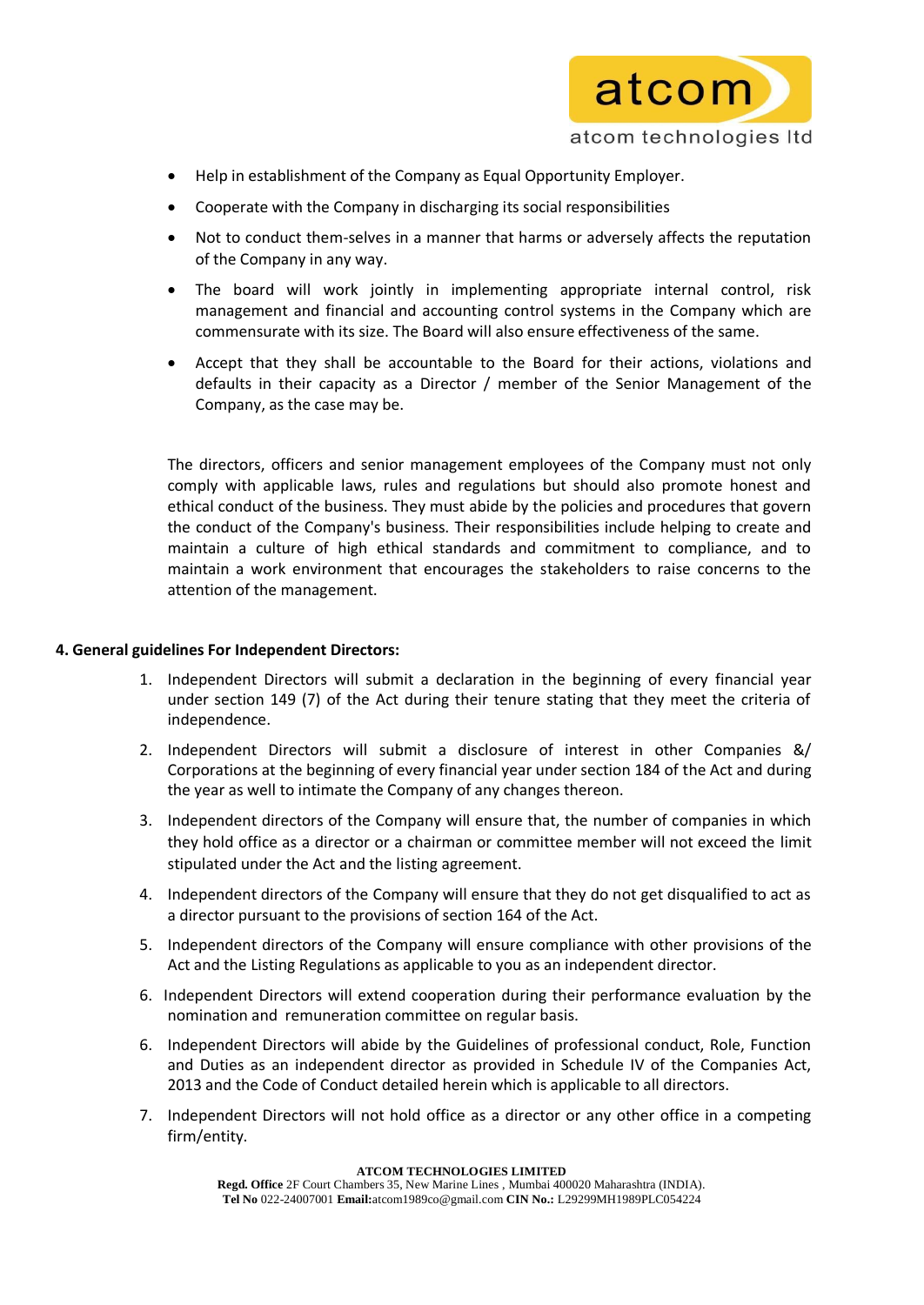

### **5. Confidentiality:**

During your tenure, You will have access to confidential information, whether or not the information is marked or designated as "confidential" or "proprietary", relating to the Corporation and its business including legal, financial, technical, commercial, marketing and business related records, data, documents, reports, etc., client information and intellectual property rights including trade secrets ("**Confidential Information**").You shall use reasonable efforts to keep confidential and to not disclose to any third party, such Confidential Information. If any Confidential Information is required to be disclosed by you in response to any summons or in connection with any litigation, or in order to comply with any applicable law, order, regulation or ruling, then any such disclosure should be, to the extent possible, with the prior consent of the Board.

### **6. Consequences of Non – Compliance of this code:**

In case of breach of this code, the same shall be dealt with by the Board of Directors for initiating appropriate action, as deemed necessary.

### **8. No Rights Created:**

This code of conduct is a statement of certain fundamental principles, ethics, values, policies and procedures that govern the Directors and Senior Management Personnel of the Company in the conduct of the Company's business. It is not intended to and does not create any rights in any employee, customer, client, supplier, competitor, shareholder or any other person or entity.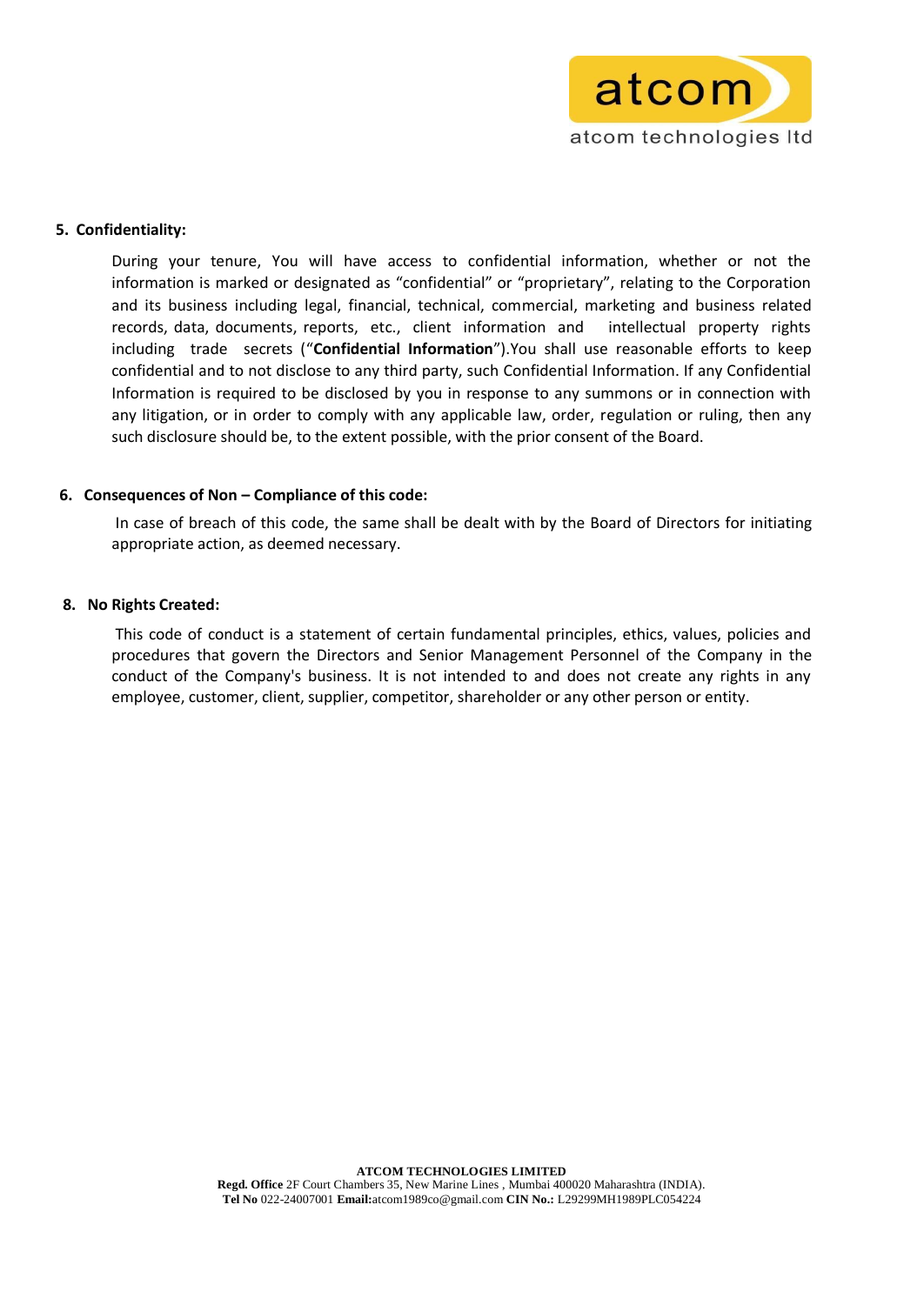

# **CODE OF CONDUCT TO REGULATE, MONITOR AND REPORT TRADING BY INSIDERS Under Regulation 9 (1) and (2) of SEBI (Prohibition of Insider Trading) Regulations, 2015]**

# **1. INTRODUCTION:**

Insider trading means trading in Securities of a company by its Directors, Employees or other Insiders while in possession of Unpublished Price Sensitive Information ("**UPSI**"). Such trading by Insiders erodes the investor's confidence in the integrity of the management and is unhealthy for the capital markets.

The Securities and Exchange Board of India (SEBI), in its endeavour to protect the interests of investors in general, had formulated the SEBI (Prohibition of Insider Trading) Regulations, 1992 under the powers conferred on it under the SEBI Act, 1992, which came into effect from November 19, 1992 and the same were made applicable to all companies whose shares were listed on Indian stock exchanges.

The Securities Exchange Board of India, on January 15, 2015, notified the SEBI (Prohibition of Insider Trading) Regulations, 2015, ("Regulations"), to be effective from May 15, 2015. Pursuant to the aforesaid Regulations, every listed company is required to formulate and publish on its official website, a Code of Conduct to Regulate, Monitor and Report Trading by its Employees and other Connected Persons, along with a Code of Practices and Procedures for Fair Disclosure of Unpublished Price Sensitive Information.

This document embodies the Code of Conduct to Regulate, Monitor and Report Trading by Insiders and the Code of Practices and Procedures for Fair Disclosure of Unpublished Price Sensitive Information ('**the Code**') to be adopted by the Company and followed by their Directors, Employees and other Connected Persons. The Code is based on the principle that Directors and Employees of the Company owe a fiduciary duty to, among others, the shareholders of the Company to place the interest of the shareholders above their own and conduct their personal Securities transactions in a manner that does not create any conflict of interest situation.

The Code is also intended to serve as a guiding charter for all concerned persons associated with the functioning of the Company and trading in Securities of the Company. Further, the Code also seeks to ensure timely and adequate disclosure of UPSI to the investor community by the Company to enable them to take informed investment decisions with regard to the Company's Securities. The provisions of this Code have to be read along with the Regulations and if there is any inconsistency/contradiction between the two, the provisions of the Regulations shall prevail.

# **2. DEFINITIONS:**

- As used in this Code:
- (a) "**Board**" means Board of Directors of the Company.
- (b) "**Code"** means this Code of Conduct to Regulate, Monitor and Report Trading by Insiders and the Code of Practices and Procedures for Fair Disclosure of Unpublished Price Sensitive Information, as applicable, including modifications made thereto from time-to-time.

#### **ATCOM TECHNOLOGIES LIMITED**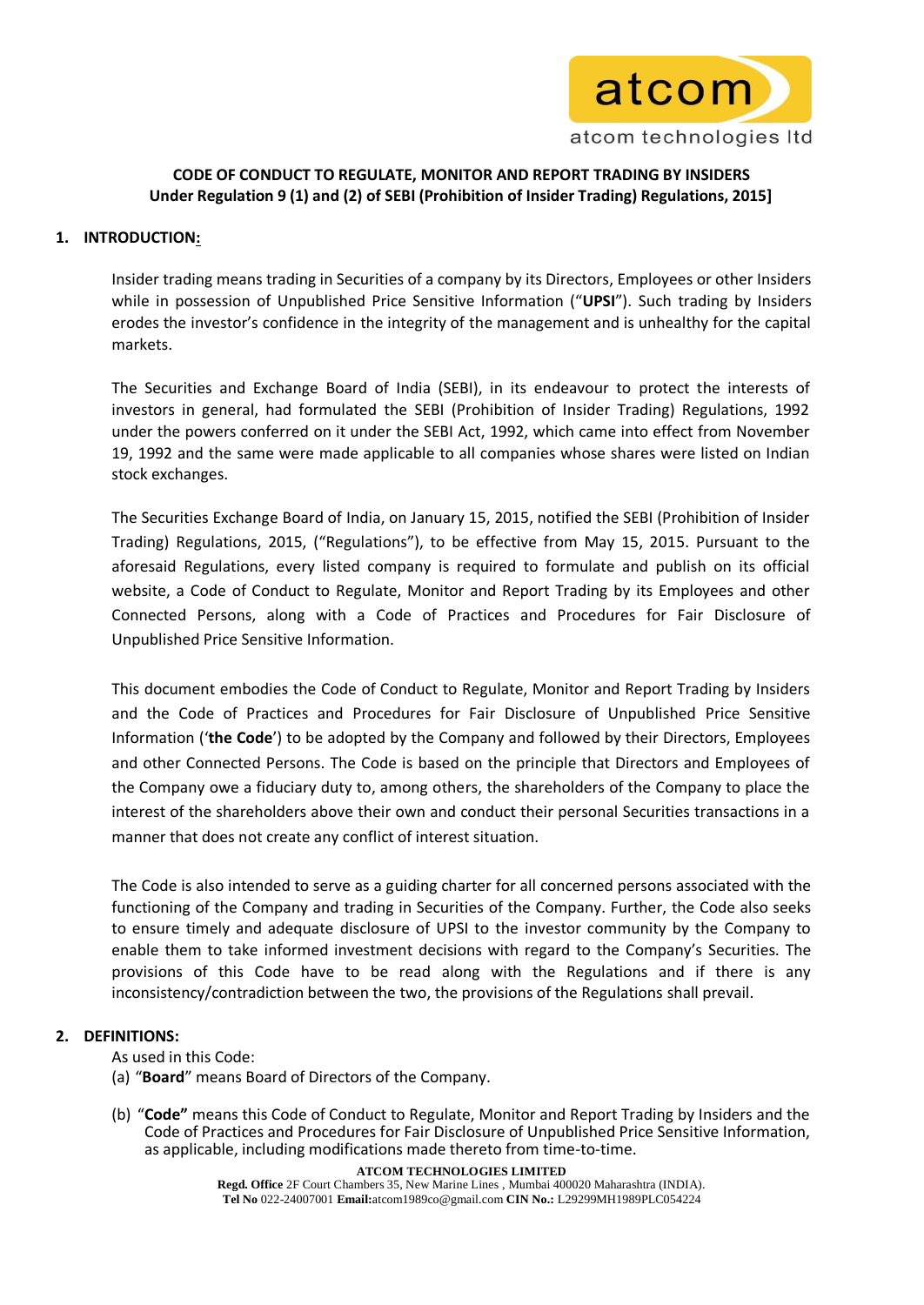

- (c) "**Company**" means "Atcom Technologies Limited".
- (d) "**Connected Person**" shall have the meaning given to it under Regulation 2(d) of the Regulations and shall also include the promoters and their directors and key managerial personnel.
- (e) "**Designated Persons**" means:
	-
	- i. Directors; and<br>ii. such Employee such Employees and Connected Persons as identified in consultation with the Board in line with the objectives of this Code.
- (f) "**Director**" means a member of the Board of Directors of the Company.
- (g) "**Employee**" means every employee of the Company (whether working in India or abroad) including the Directors in the employment of the Company.
- (h) "**Generally Available Information**" means information that is accessible to the public on a nondiscriminatory basis, such as information published on websites of stock exchanges.
- (j) "**Immediate Relative**" means the spouse of the person, and includes parent, sibling and child of such person or of the spouse, who are either financially dependent on the person or consults the person in taking decisions relating to trading in securities.
- (k) "**Insider**" means any person who is a Connected Person or in possession of or having access to Unpublished Price Sensitive Information for legitimate purpose.
- (l) "**Promoter**" shall have the meaning assigned to it under the Securities and Exchange Board of India (Issue of Capital and Disclosure Requirements) Regulations, 2009 or any modification thereof.
- (m) "**Securities**" shall have the meaning assigned to it under the Securities Contracts (Regulation) Act, 1956 (42 of 1956) or any modification thereof except units of a mutual fund.
- (n) "**Specified Persons**" means all Promoters, Directors, Key Managerial Personnel, including Designated Persons.
- (o) "**Trading Day**" means a day on which the recognized stock exchanges are open for trading.
- (p) "**Trading in Securities**" means and includes an act of subscribing to, buying, selling, dealing or agreeing to subscribe to, buy, sell or deal in any Securities of the Company and "trade" shall be construed accordingly.
- (q) "**Key Managerial Personnel"** means a person defined under Section 2(51) of the Companies Act, 2013.
- (r) "legitimate purpose" means sharing of unpublished price sensitive information in the ordinary course of business by an insider with partners, collaborators, lenders, customers, suppliers, merchant bankers, legal advisors, auditors, insolvency professionals or other advisors or consultants, provided that such sharing has not been carried out to evade or circumvent the prohibitions of these regulations."
- (s) "**Unpublished Price Sensitive Information ("UPSI")**" means any information, relating to the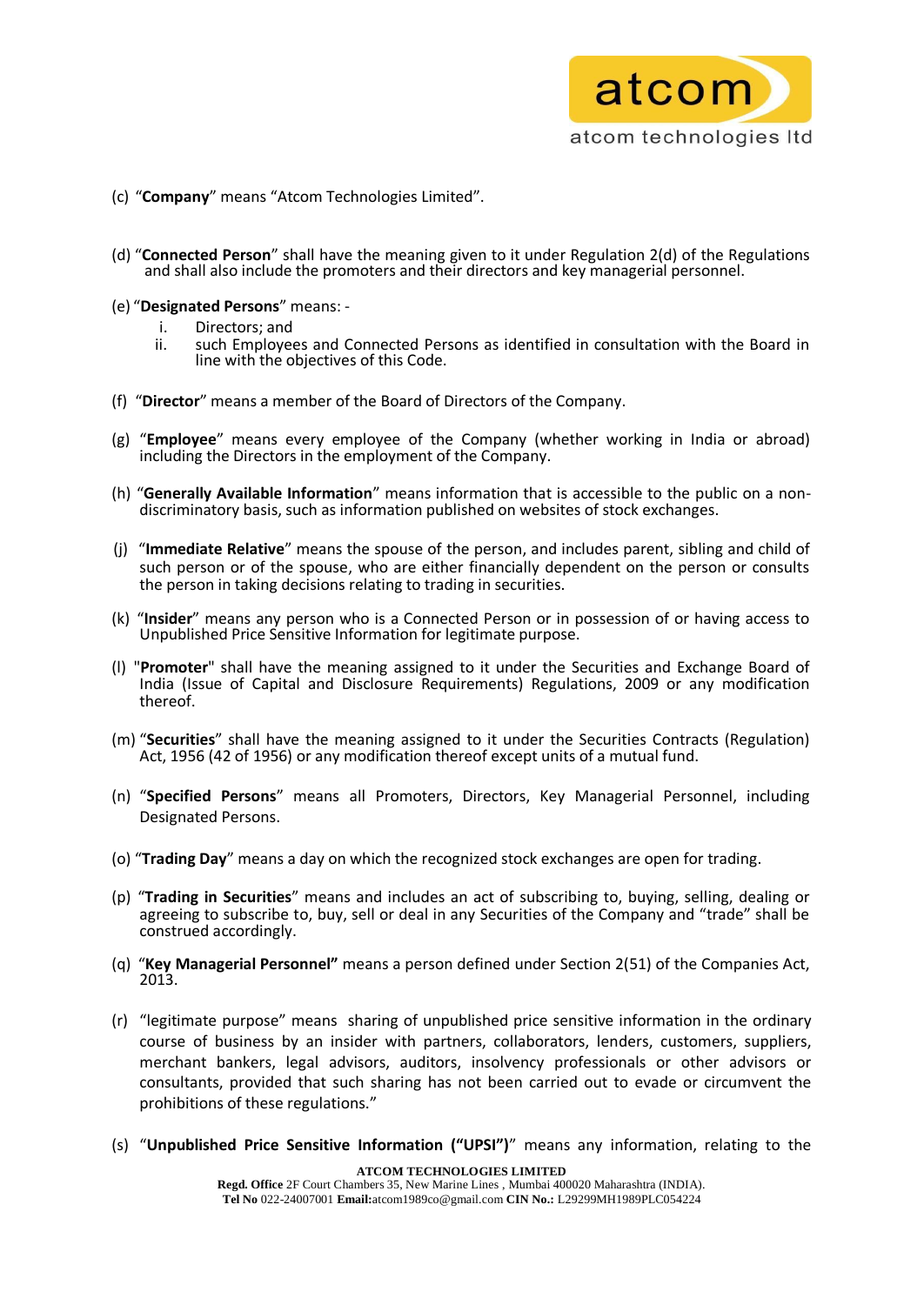

Company or its Securities, directly or indirectly, that is not generally available which upon becoming generally available, is likely to materially affect the price of Securities of the Company and shall, ordinarily include but not be restricted to, information relating to the following:

- (i) financial results;
- (ii) dividends;
- (iii) change in capital structure;
- (iv) mergers, de-mergers, acquisitions, delisting, disposals and expansion of business and such other transactions;
- (v) changes in key managerial personnel; and
- (vi) material events in accordance with the Listing regulations

All terms used in this Code but not defined hereinabove shall have the meanings ascribed to them under the Regulations.

# **3. Prohibition on communicating or procuring UPSI**

An Insider shall not –

- i. communicate, provide, or allow access to any UPSI, relating to the Company or its securities, to any person including other insiders, except to the extent allowed by these Rules;
- ii. procure from or cause the communication by an Insider of UPSI, relating to the Company or its securities;

Provided that nothing contained above shall be applicable when an UPSI is communicated, provided, allowed access to or procured:

- in furtherance of legitimate purposes, performance of duties or discharge of legal obligations pursuant to appropriate confidentiality and non disclosure agreements being executed; or
- In the event the Board of Directors direct or cause the public disclosure of UPSI in the best interest of the Company; or
- within a group of persons if such persons have been identified and secluded within a "chinese wall" or information barrier by the Compliance Officer from the rest of the Company for a particular purpose or for a specified period of time in furtherance of legitimate purposes, performance of duties or discharge of legal obligations, and are subjected to, among other conditions, additional confidentiality obligations, information barriers designed to prevent exchanges of UPSI outside the "chinese wall", and the execution of an undertaking by such persons to abstain and / or forego Trading during such seclusion or till the UPSI no longer constitutes UPSI.

# **4. Prohibition on Insider Trading**

An Insider shall not, directly or indirectly, –

- i. Trade in securities that are listed or proposed to be listed when in possession of UPSI;
- ii. Trade in securities of the Company except when the Trading Window is open and the Insider is not in possession of UPSI. Provided the restriction in 4 (i) above shall not apply to:
	- a transaction that is an off-market inter-se transfer between Insiders who were in possession of the same UPSI without being in breach of these Rules and both parties had made a conscious and informed trade decision; and

**ATCOM TECHNOLOGIES LIMITED**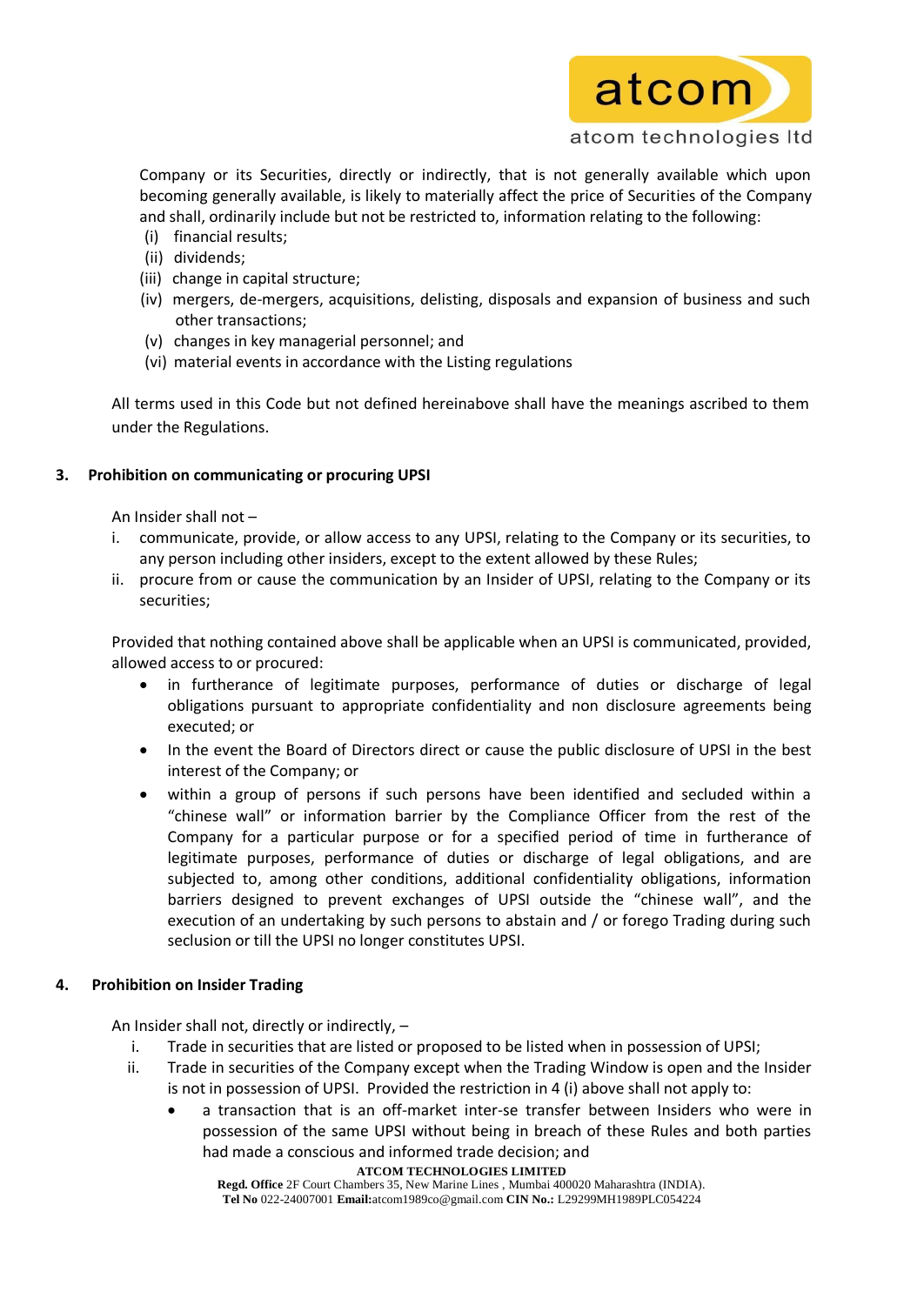

Trades pursuant to a Trading Plan set up in accordance with these Rules.

# **5. Trading Window**

- 1) The Compliance Officer shall notify a 'trading window' during which the Designated Persons may trade in the Company's securities after securing pre-clearance from the Compliance Officer in accordance with these Rules.
- 2) Designated Persons shall not Trade in the Company's securities when the trading window is closed.
- 3) Additionally, the trading window shall be closed in particular for a Designated Person or class of Designated Persons when the Compliance Officer determines that a Designated Person or class of Designated Persons can reasonably be expected to have possession of UPSI, for such periods as determined by the Compliance Officer.
- 4) The trading window may be re-opened after closure, not earlier than 48 hours after the UPSI in question becomes generally available.

# **6. Pre-clearance of Trading**

- 1) Designated Persons may Trade in the securities of the Company when the trading window is open, after obtaining approval of the Compliance Officer
- 2) The Compliance Officer shall not approve any proposed Trade by Designated Person if the Compliance Officer determines that such Designated Person is in possession of UPSI even though the trading window is open.
- 3) The Compliance Officer may, after being satisfied that the application and undertaking are true and accurate, approve Trading by a Designated Person, on the condition that the Trade so approved shall be executed within seven trading days following the date of approval.
- 4) The Designated Person shall, within two days of the execution of the Trade, submit the details of such Trade to the Compliance Officer. In case the transaction is not undertaken, a report to that effect shall be filed in the said form.
- 5) If the pre-cleared Trade is not executed within seven trading days after the approval is given, the Designated Person must secure pre-clearance of the transaction again.
- 6) A Designated Person who Trades in securities without complying with the pre-clearance procedure as envisaged in these Rules or gives false undertakings and/or makes misrepresentations in the undertakings executed by him/her while complying with the preclearance procedure shall be subjected to the penalties as envisaged in these Rules.
- 7) Nothing in this rule shall apply to any Trade involving a value less than Rs 10 Lakhs or such other amount as may be specified by the Board of Directors from time to time.

# **7. Additional trading restrictions on Designated Persons**

- 1) No Director or Key Managerial Personnel shall enter into derivative transactions in respect of the securities of the Company.
- 2) All Designated Persons who Trade in the securities of the company shall not enter into an opposite transaction during the next six months following the prior transaction. In case of any contra trade be executed, inadvertently or otherwise, in violation of such a restriction, the profits from such trade shall be liable to be disgorged for remittance to the SEBI for credit to the Investor Protection and Education Fund administered by SEBI.

**ATCOM TECHNOLOGIES LIMITED**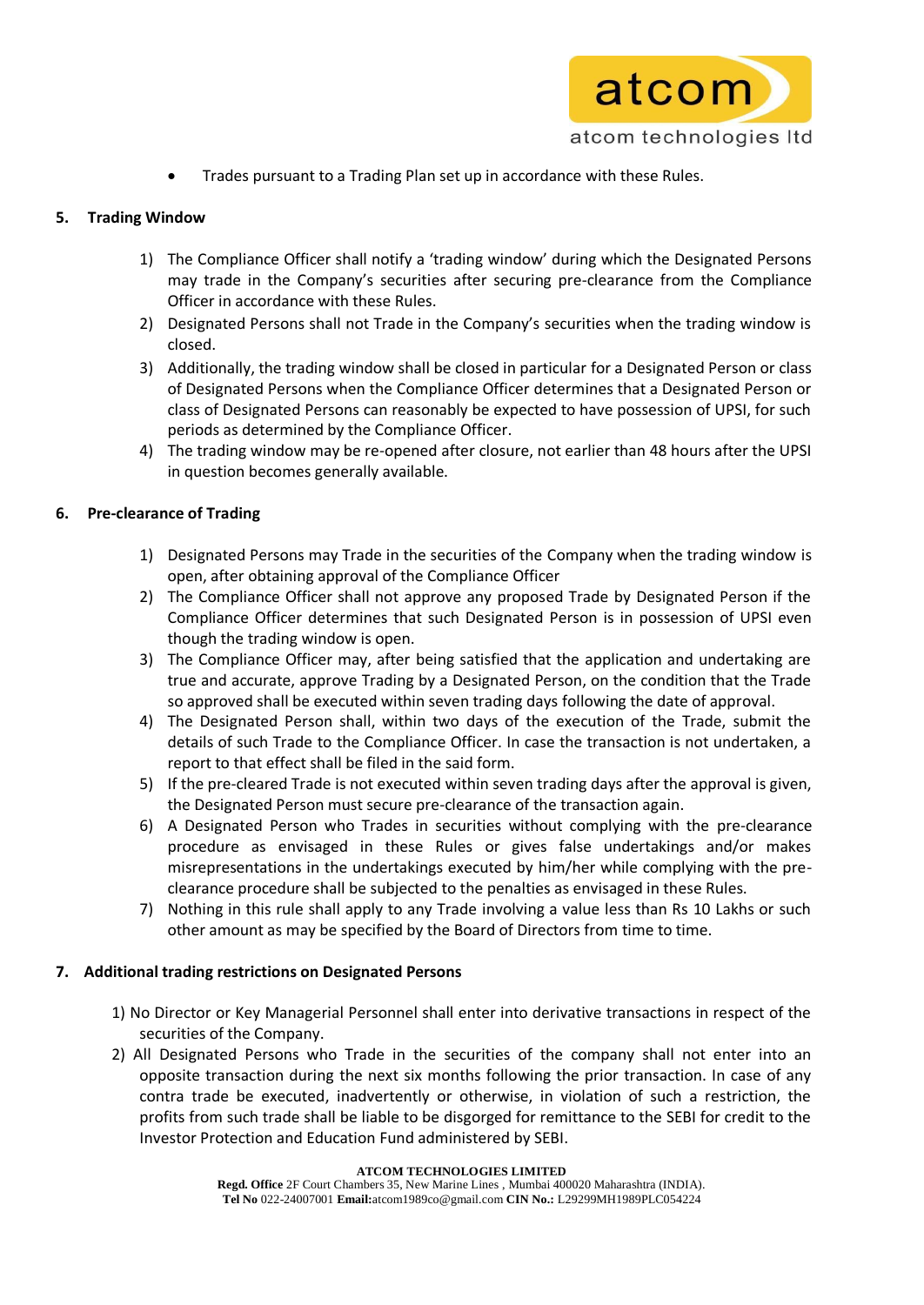

## **8**. **Penalty for Insider Trading**

- 1) An Insider who acts in contravention of these Rules shall be liable to have his services or relationship with the Company, as the case may be, terminated.
- 2) Directors, Officers and employees of the Company who violate these rules shall be subject to disciplinary action by the Company, which may include wage freeze, suspension, and ineligibility for future participation in the Company's stock option plans or termination.
- 3) The SEBI or any other appropriate regulatory authority would also be informed of the violation of these Rules so that appropriate action may be taken.

### **9. Disclosure requirements**

# **1) Initial Disclosure:**

- a. Every Promoter, Key Managerial Personnel, director of the Company and each of their Immediate Relatives shall disclose his holding of securities of the Company within thirty days of these Rules taking effect. [Form A]
- b. Every person on appointment as a Key Managerial Personnel or a director of the Company or upon becoming a Promoter shall disclose his / her and Immediate Relatives' holding of securities of the Company as on the date of appointment or becoming a promoter, to the Company within seven days of such appointment or becoming a promoter. [Form B]

# **2) Continual Disclosure:**

- a. Every Promoter, employee, director of the Company and each of their Immediate Relatives shall disclose to the Company the number of such securities acquired or disposed of within two trading days of such transaction if the value of the securities traded, whether in one transaction or a series of transactions over any calendar quarter, aggregates to a traded value in excess of Rs. Ten lakhs. [Form C]
- b. The disclosure shall be made within two working days of:
	- the receipt of intimation of allotment of shares, or
	- **the acquisition or sale of shares or voting rights, as the case may be.**

# **3) Disclosure to the Stock Exchange:**

The Compliance Officer shall notify the stock exchanges, particulars of the Trades, within two trading days of the receipt of the Continual Disclosure or from becoming aware of such information.

# **4) Disclosures by other Connected Persons.**

The Compliance Officer may, require any other Connected Person to disclose the holdings and trading in securities of the Company at such frequency as he may determine. [Form D]

# **5) Application-cum-undertaking for pre-clearance (as per enclosed Form E)**

**6) Reporting of holdings in securities by Designated Persons as on March 31, on an annual basis before 30 April (as per enclosed Form F)**

### **10. Leak of Unpublished Price Sensitive Information**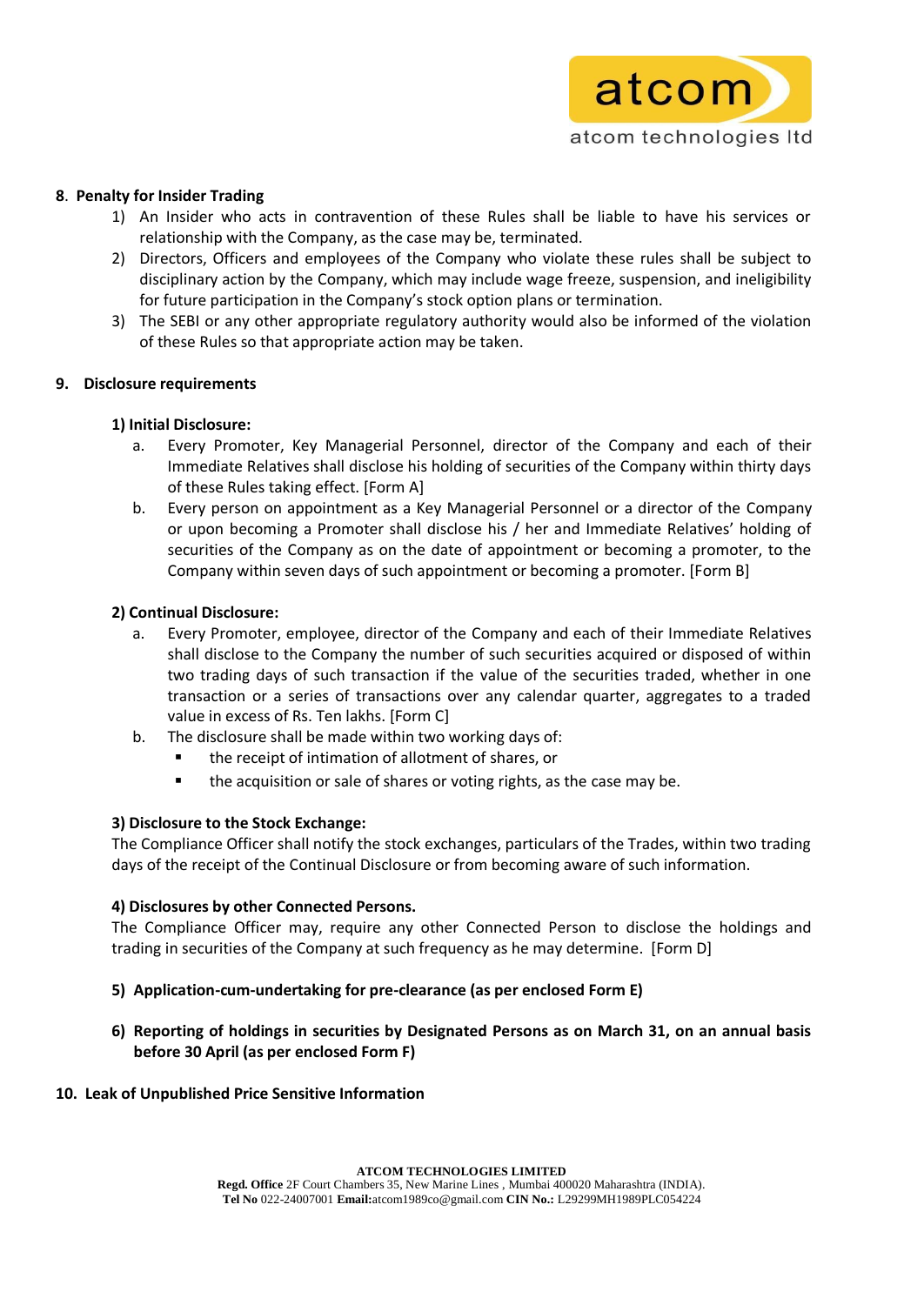

- a. Inquiry under this policy shall commence based on a written complaint received from any employee, department of the Company, Registrar and Share Transfer Agent, designated person, Depository, Stock Exchange, Regional Director or any official thereof, Registrar of Companies or any official thereof, regulatory / statutory authority or any other department of Central or State Government.
- b. The complaint shall interalia state particulars of the complainee and details of the complaint. The Complainant has the option of annexing such documentary evidence, as deemed reasonable for the purpose of substantiating the complaint lodged.
- c. The Complaint shall be addressed to the Company or Board or Audit Committee or or Compliance Officer by whatever name called.
- d. Within 2 (Two) working days of receipt of the complaint Compliance Officer shall write to the complainee intimating the details of the complaint received and requesting him to give a written representation within 7 (seven) working days of receipt of letter.
- e. Within 7 (seven) working days of receipt of representation, Compliance officer shall proceed to investigate in the matter and for such purpose may consult such persons, whether internal or otherwise or obtain such external assistance or opinion, as he may deem expedient in this regard. During the course of such investigation, he may call for such additional documents, representations, etc. as he may deem fit.
- f. On completion of the preliminary investigation, receipt of reply to the show cause notice issued or on non-receipt thereof, Compliance Officer shall refer the matter to the Chairman of the Audit Committee, along-with his opinion, for his consideration.
- g. Chairman of the Audit Committee on receipt of such opinion shall proceed to convene a meeting of the Audit Committee and shall convene the concerned meting within a period of 30 days of receipt of opinion of Compliance Officer.
- h. The Audit Committee shall consider the matter and put forward its recommendation to the Board. The Board, on receipt of such recommendation and after due review, if forms an opinion that the complainee is guilty of leak of UPSI or suspected leak of UPSI, then it will order for necessary disciplinary proceedings of the company as , mentioned clause no. 8
- i. The Company suo moto reserves the right of initiating an inquiry under this against any designated person if it has reasons to believe that such person has leaked UPSI or suspected to leak UPSI.

# **11. Miscellaneous**

- 1) The Board of Directors shall be empowered to amend, modify, interpret these Rules and such Rules shall be effective from such date that the Board may notify in this behalf.
- 2) The Compliance Officer shall provide the Audit Committee of the Board, on a quarterly basis, all the details of Trading in securities by the Designated Persons including any violations of the Rules.
- 3) The Company shall require all Connected Persons to formulate and adhere to a code of conduct to achieve compliance with these Rules. In case such persons observe that therehas been a violation of these Rules, then they shall inform the Board of Directors of the Company promptly.

**ATCOM TECHNOLOGIES LIMITED**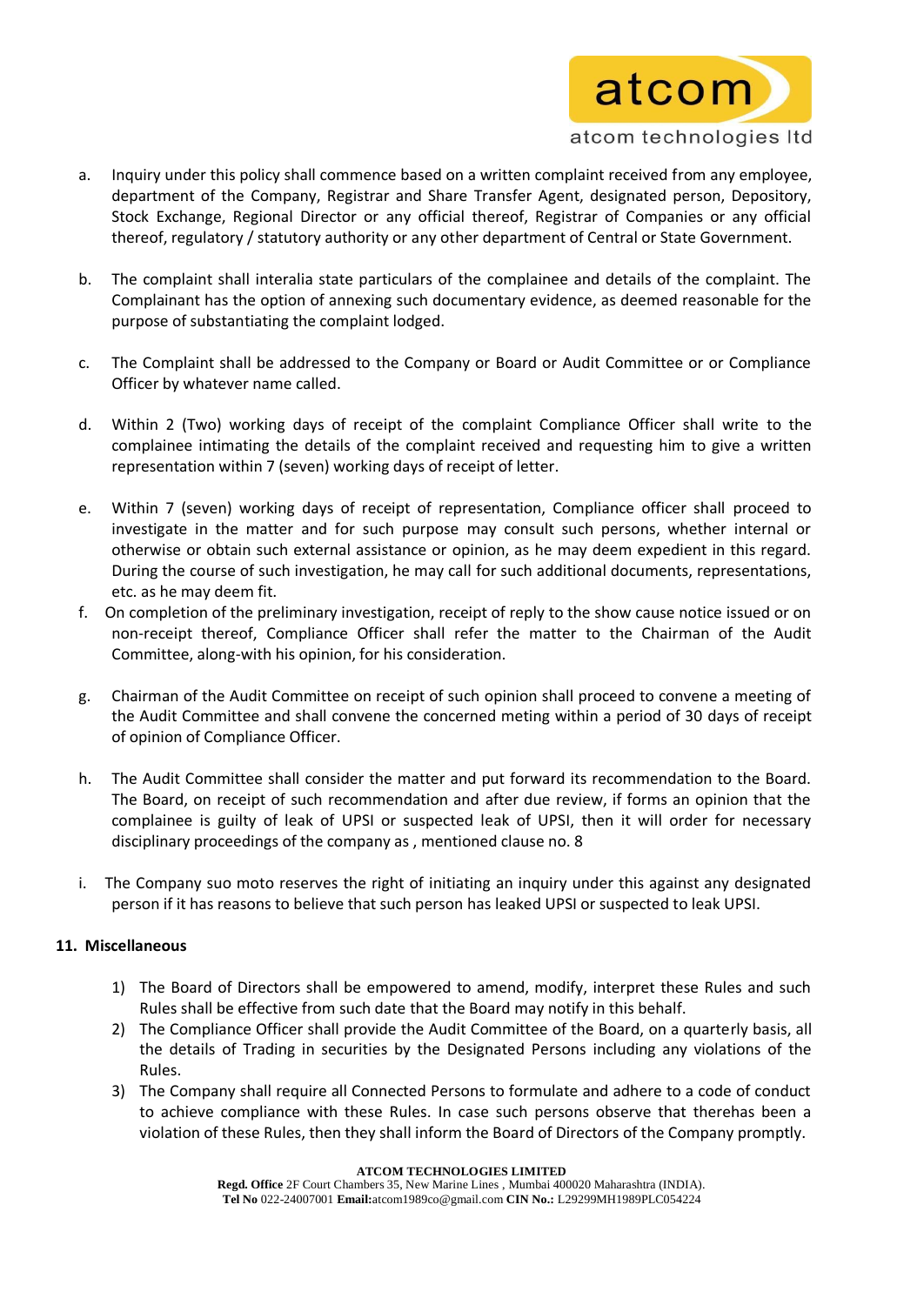

The Regulations apply to certain persons who by being in any contractual, fiduciary or employment relationship or holding any position including a professional or business relationship with the company whether temporary or permanent have access, directly or indirectly, to unpublished price sensitive information or are reasonably expected to allow such access. They are advised to adhere to the Regulations strictly. In case it is observed by such persons required to formulate a code of conduct under sub-regulation (1) and sub-regulation (2) of regulation 9, that there has been a violation of these Regulations, they shall inform SEBI promptly, with the copy to the company. This code is subject to review from time to time

### **Note: Policy changed on 14/02/2019**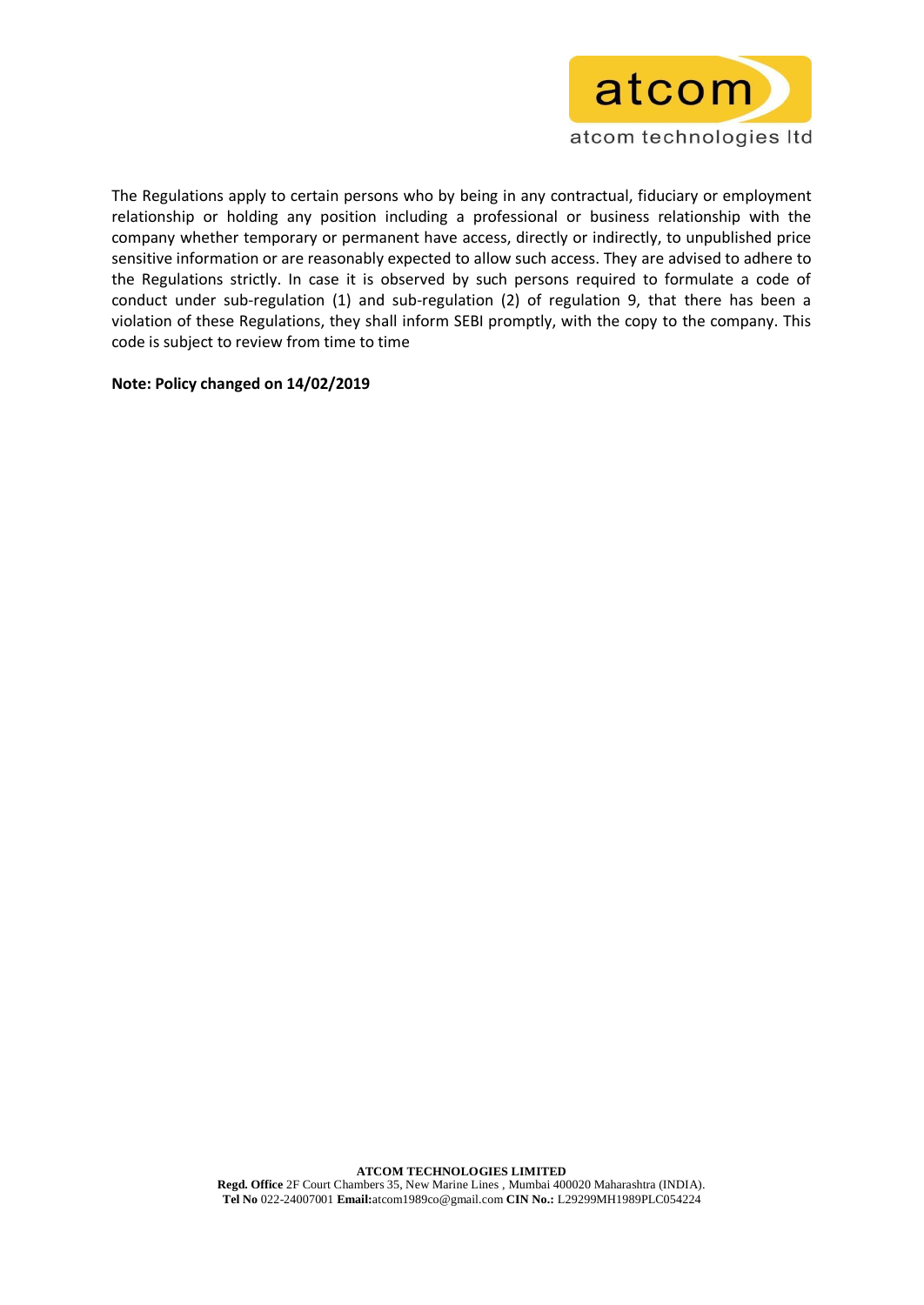

# **FORM E APPLICATION-CUM-UNDERTAKING FOR PRE-CLEARANCE**

To, The Compliance Officer, Atcom Technologies Limited, Mumbai

Sub: Application for Pre-dealing approval in securities of the Company Dear Sir/Madam,

Pursuant to the SEBI (prohibition of Insider Trading) Regulations, 2015 and the Company's Code of Conduct for Prevention of Insider Trading, I seek approval to purchase / sale / subscription of equity shares of the Company as per details given below:

| SN  | <b>Particulars</b>                                      | <b>Details</b> |
|-----|---------------------------------------------------------|----------------|
| 1)  | Name of the applicant                                   |                |
| 2)  | Designation                                             |                |
| 3)  | Number of securities held as on date                    |                |
| 4)  | Folio No./ Demat ID                                     |                |
| 5)  | The proposal is for Purchase /Sale/ Subscription of     |                |
|     | securities                                              |                |
| 6)  | Proposed date of dealing in securities                  |                |
| 7)  | Estimated number of securities proposed to be acquired/ |                |
|     | subscribed/ sold                                        |                |
| 8)  | Current market price (as on date of application)        |                |
| 9)  | Whether the proposed transaction will be through stock  |                |
|     | exchange or off- market deal                            |                |
| 10) | Name and SEBI registration number of Trading member     |                |
|     | through whom the trade to be executed                   |                |

Further, I undertake that-

- a. I am not in possession of or otherwise privy to any unpublished Price Sensitive Information (as defined in the Company's Code of Conduct for prevention of Insider Trading (the Code) up to the time of signing this Undertaking.
- b. In the event that I have access to or received any information that could be construed as "Price Sensitive Information" as defined in the Code, after the signing of this undertaking but before executing the transaction for which approval is sought, I shall inform the Compliance Officer of the same and shall completely refrain from dealing in the securities of the Company until such information becomes public.
- c. I declare that I have not contravened the provisions of the Code as notified by the Company from time to time.
- d. If approval is granted, I shall execute the deal within 7 days of the receipt of approval failing which I shall seek pre-clearance.

I declare that I have made full and true disclosure in the matter.

Date: Signature: Signature: Signature: Signature: Signature: Signature: Signature: Signature: Signature: Signature: Signature: Signature: Signature: Signature: Signature: Signature: Signature: Signature: Signature: Signatu Place: Name & Designation of the Applicant: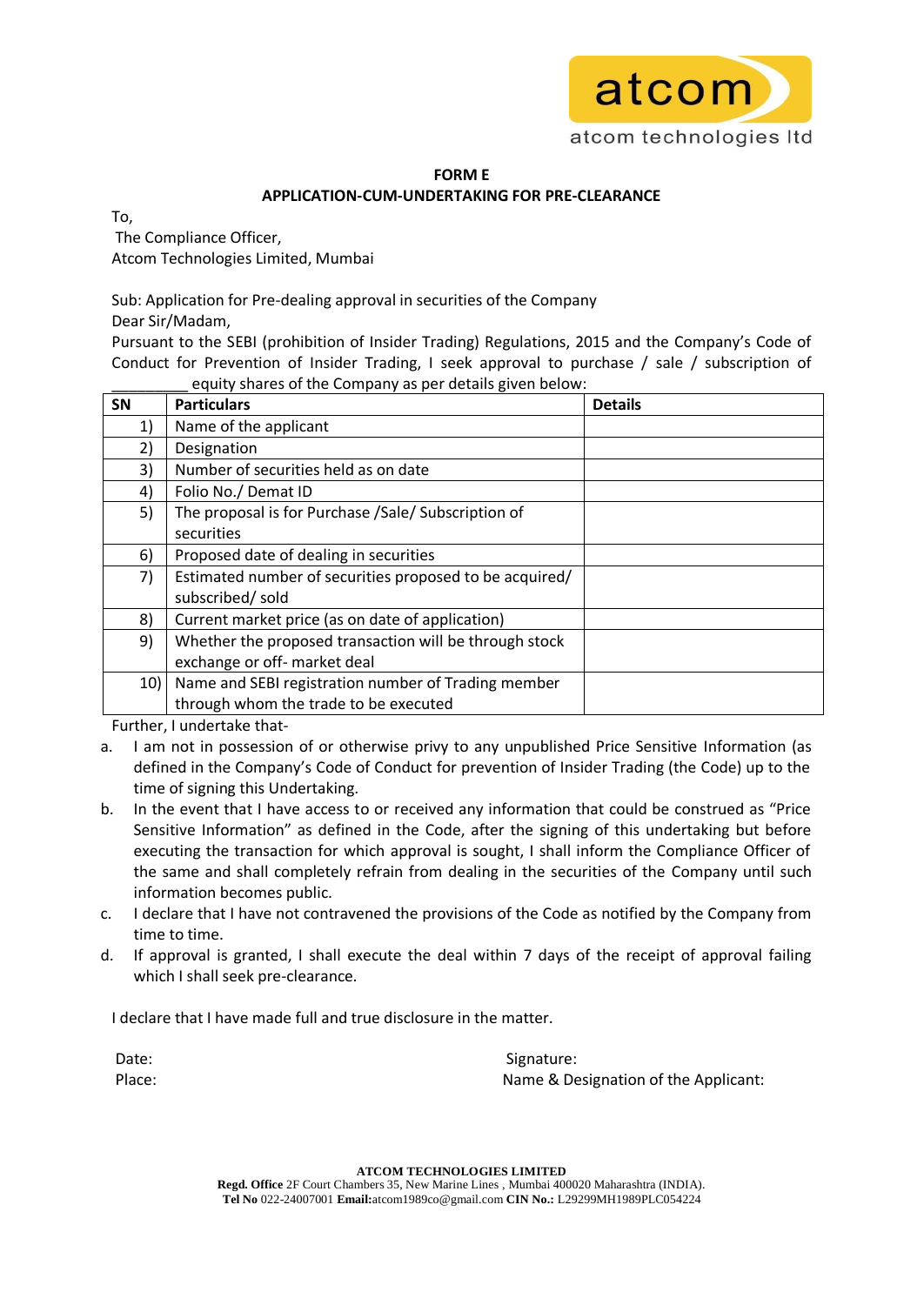

# **FORM F ANNUAL DISCLOSURE OF HOLDINGS GIVEN BY DESIGNATED PERSONS**

To,

The Compliance Officer, Atcom Technologies Limited, Mumbai

Dear Sir/Madam,

I \_\_\_\_\_\_\_\_\_\_\_\_\_\_\_\_\_\_\_\_\_\_\_\_\_\_\_\_\_\_\_\_\_\_\_\_\_\_\_\_\_\_ in my capacity as \_\_\_\_\_\_\_\_\_\_\_\_\_\_\_\_\_\_\_\_\_ of the Company hereby submits the following details of securities held in the Company, as on March  $31,$ 

1) Details of Securities held by me-

| Type of Securities | No. of Securities Held<br>and its face value | Folio No/Demat ID |
|--------------------|----------------------------------------------|-------------------|
|                    |                                              |                   |

# 2) Details of Securities held by Immediate Relative-

| f Details of Securities field by immediate Neiative- |            |              |           |  |  |
|------------------------------------------------------|------------|--------------|-----------|--|--|
| Name of immediate                                    | Type of    | No. of       | Folio No/ |  |  |
| relative                                             | Securities | Securities   | Demat ID  |  |  |
|                                                      |            | Held and its |           |  |  |
|                                                      |            | face value   |           |  |  |
|                                                      |            |              |           |  |  |
|                                                      |            |              |           |  |  |
|                                                      |            |              |           |  |  |
|                                                      |            |              |           |  |  |
|                                                      |            |              |           |  |  |
|                                                      |            |              |           |  |  |
|                                                      |            |              |           |  |  |
|                                                      |            |              |           |  |  |
|                                                      |            |              |           |  |  |
|                                                      |            |              |           |  |  |
|                                                      |            |              |           |  |  |
|                                                      |            |              |           |  |  |
|                                                      |            |              |           |  |  |
|                                                      |            |              |           |  |  |
|                                                      |            |              |           |  |  |
|                                                      |            |              |           |  |  |
|                                                      |            |              |           |  |  |

Date: Signature: Place: Name & Designation of the Designated Person:

*Note: "Immediate Relative" means a spouse of a person, and includes parent, sibling, and child of such person or of the spouse, any of whom is either dependent financially on such person or consults such person in taking decisions relating to trading in securities.*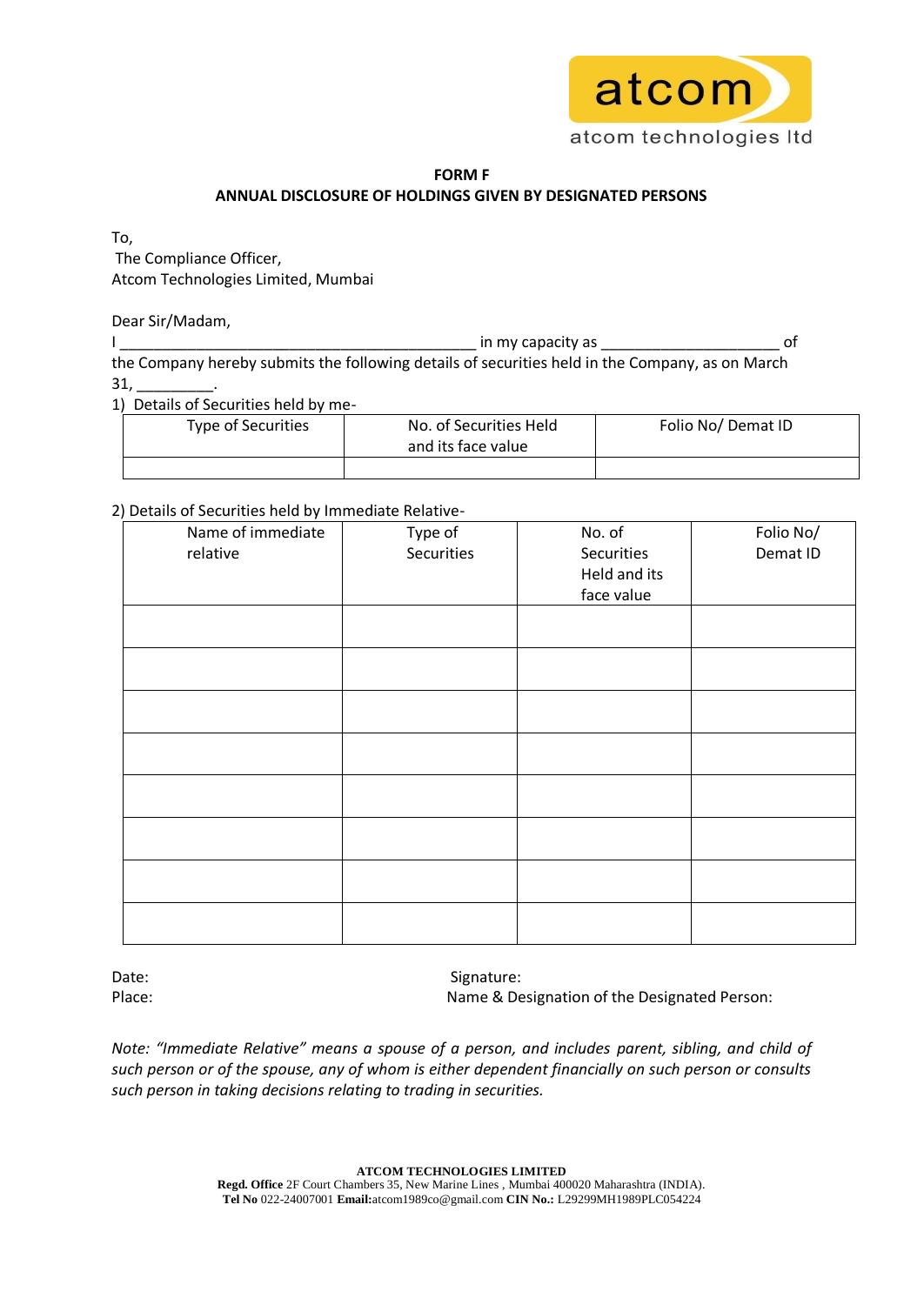

## **FAMILIARIZATION PROGRAMME FOR INDEPENDENT DIRECTORS**

# **(In terms of Regulation 25(7) of the Listing Regulations)**

### **1. Background**

 The Listing Regulation requires listed companies to conduct familiarisation programme for the Independent Directors so as to familiarize them with the company, their roles, rights, responsibilities in the company, nature of the industry in which the company operates, business model of the company, etc. Godrej Consumer Products Limited facilitates the members of its Board to familiarise themselves with the industry and its operations.

### **2. Practices followed by the Company on a continuous basis**

All the Independent Directors are made aware of their roles and responsibilities at the time of appointment through a formal letter of appointment, which also stipulates various terms and conditions of their engagement.

### **3. Other familiarisation programmes which the Company may conduct from time to time**

- The Company may conduct introductory programmes when a new Independent Director is inducted on the Board of the Company.
- The Company management also organizes presentations to the Independent Directors to apprise them of key changes in regulations impacting the Company or the functioning, roles and responsibilities of the Board members.

### **4. Details of Familiarization Programmes Imparted to Independent Director:**

| <b>Financial Year</b> | No. of familarisation<br>Programme | familarisation<br>No.<br>of<br>Programme attended by<br><b>Independent Directors</b> | Number of hours spent by<br>independent directors in such<br>programmes |
|-----------------------|------------------------------------|--------------------------------------------------------------------------------------|-------------------------------------------------------------------------|
| FY 2017-18            |                                    | 1                                                                                    | 1.5 Hours appxo.                                                        |
| FY 2018-19            |                                    | 1                                                                                    | 0.5 Hours appxo.                                                        |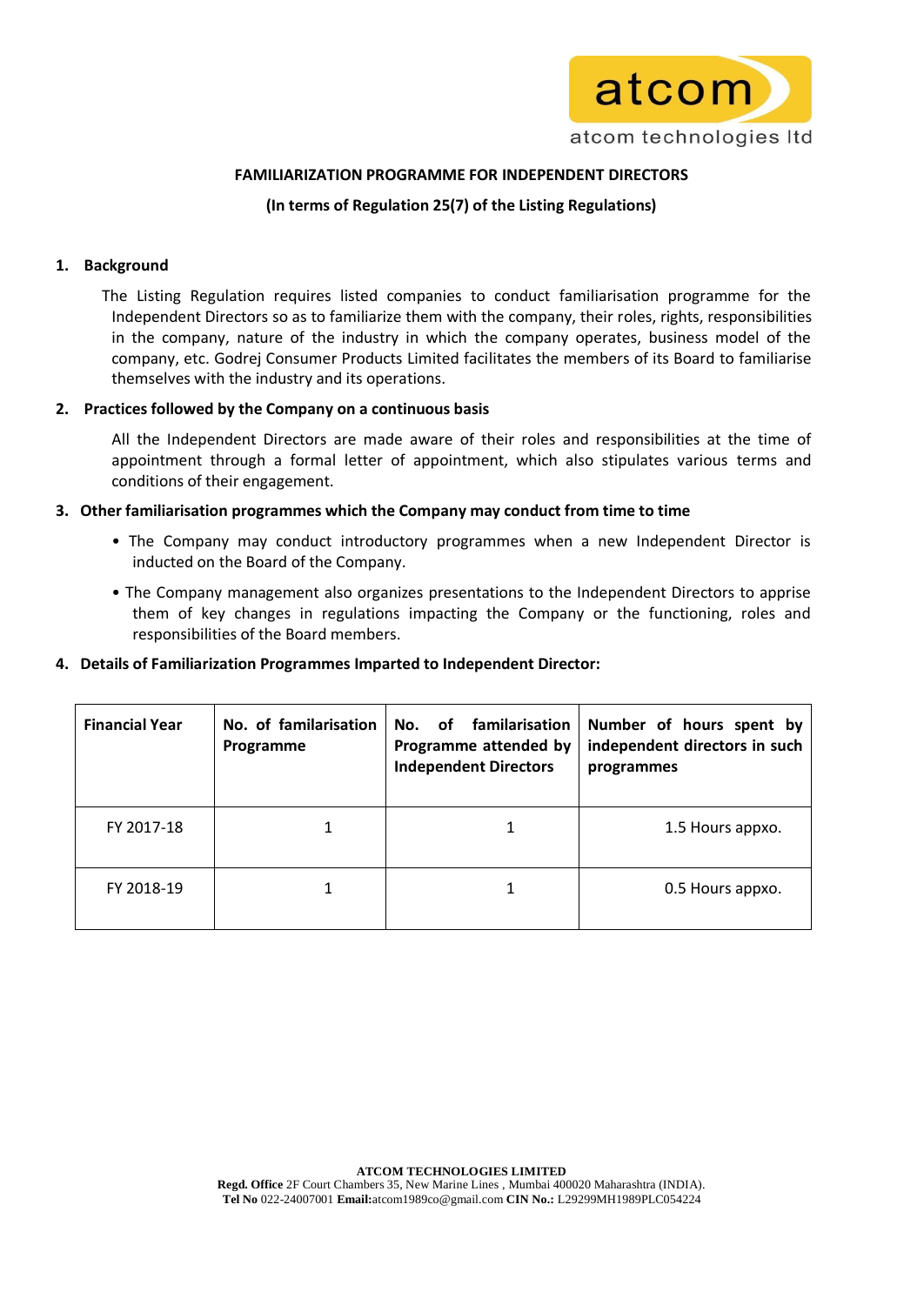

# **POLICY FOR DETERMINING MATERIAL SUBSIDIARIES**

# **1. Objective**

The Objective of this Policy is to determine the "Material Subsidiaries of the Company" and to provide the Governance Framework for such Subsidiaries.

"Material subsidiary" shall mean a subsidiary, whose income or net worth exceeds twenty percent of the consolidated income or net worth respectively, of the listed entity and its subsidiaries in the immediately preceding accounting year.

# **2. Policy**

- **a.** At least one Independent Director of the Company shall be a Director on the Board of an unlisted material Subsidiary, incorporated in India.
- **b.** The Audit Committee shall review the financial statements, in particular, the investments made by the unlisted Subsidiary Company.
- **c.** The minutes of the meetings of the Board of Directors of the unlisted Subsidiary shall be placed at the meeting of the Board of Directors of the Company.
- **d.** The management of the unlisted Subsidiary shall periodically bring to the notice of the Board of Directors of the Company, a statement of all significant transactions or arrangements entered into by the unlisted Subsidiary.
- **e.** The Company shall not dispose of shares in its material subsidiary resulting in reduction of its shareholding (either on its own or together with other subsidiaries) to less than fifty percent or cease the exercise of control over the subsidiary without passing a special resolution in its General Meeting except in cases where such divestment is made under a scheme of arrangement duly approved by a Court/Tribunal.
- **f.** Selling, disposing and leasing of assets amounting to more than twenty percent of the assets of the material subsidiary on an aggregate basis during a financial year shall require prior approval of shareholders by way of special resolution, unless the sale/disposal/lease is made under a scheme of arrangement duly approved by a Court/Tribunal.

The Board shall have the power to clarify any doubts or rectify any anomalies that may exist in connection with the effective execution of this Policy. The Board reserves the right to amend this Policy from time to time based on changing requirements as prescribed by SEBI/Stock Exchange(s) or any other appropriate Statutory Authority.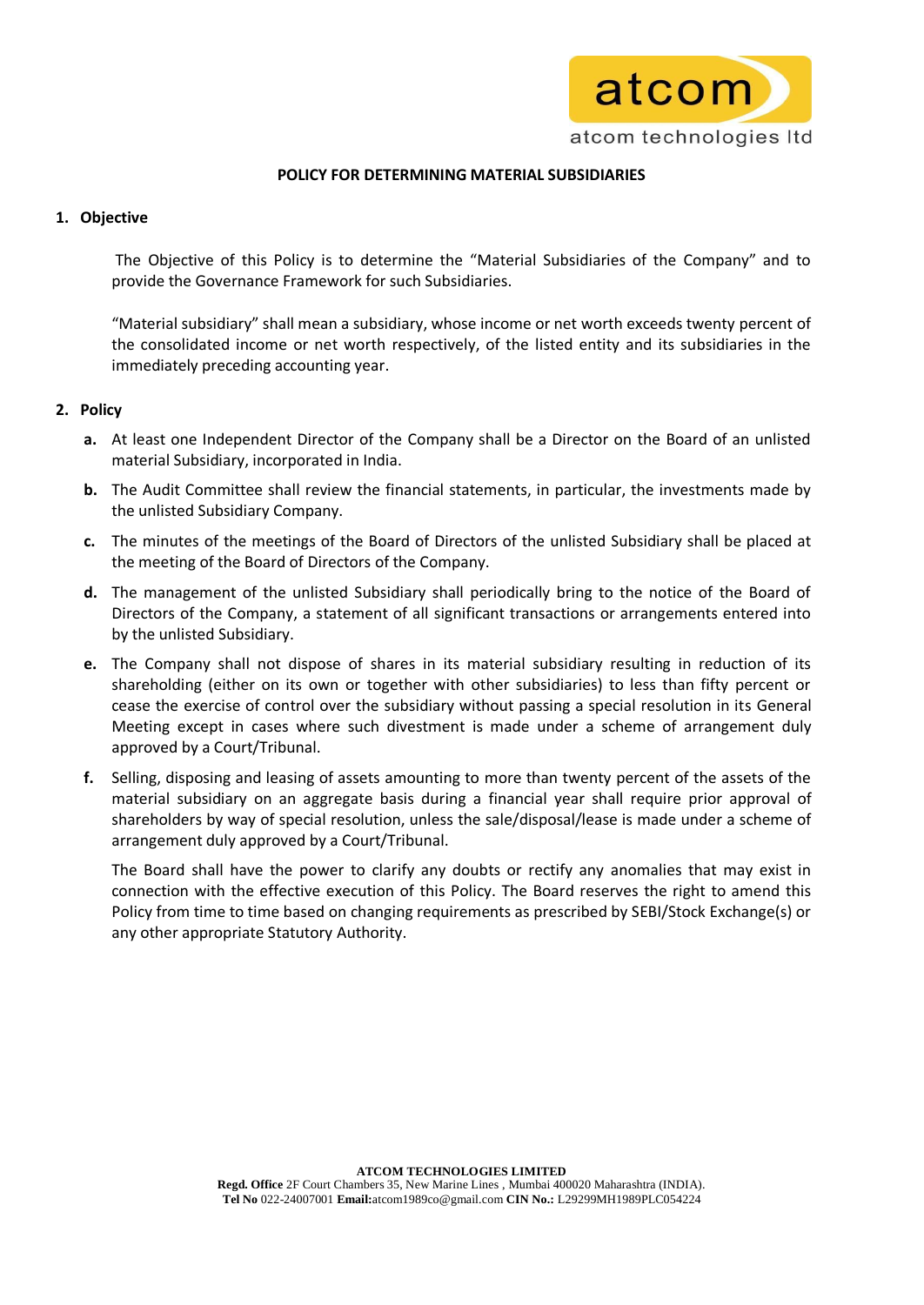

# **POLICY FOR PREVENTION, PROHIBITION AND REDRESSAL OF SEXUAL HARASSMENT AT WORKPLACE ("POLICY")**

## **1. PREAMBLE**

Atcom Technologies Limited is an equal opportunity employer and is committed to creating a healthy and productive working environment that enables employees to work without fear of prejudice, gender bias and sexual harassment.

Protection against Sexual Harassment and right to work with dignity are universally recognised human rights. Company is committed to creating a healthy working environment, and promotes equality of opportunity and freedom that enables Employees to work without fear of prejudice, gender bias and Sexual Harassment.

The Company believes that Sexual Harassment at workplace is a grave offence. The Company holds the responsibility to identify and prevent Sexual Harassment and to develop a culture of "zero tolerance" for any form of Sexual Harassment at the Workplace.

## **2. APPLICABILITY**

The Policy is applicable to all the employees of Atcom Technologies Limited and all its current subsidiaries and such other subsidiaries that may become subsidiaries from time to time, irrespective of their level, rank or designations across all departments, functions, operations, units, and offices. Where Sexual Harassment occurs at Workplace as a result of an act or omission by any Third Party or outsider, the Company will take all steps necessary and reasonable to assist the Aggrieved Person in terms of support and preventive action.

### **3. DEFINITIONS**

Except where the context otherwise requires, the following words and expressions shall have the following meanings:-

"**Aggrieved person"** means a person of any age, whether employed or not, who alleges to have been subjected to any act of Sexual Harassment by the Respondent.

**"Complaint"** means information, either oral or written, made by the Aggrieved person/ Complainant. However, complaint made orally must be reduced in writing with the assistance of the Internal Complaint Committee members.

**"Internal Complaints Committee"** means a committee constituted for redressal of Complaints by the Aggrieved Person and make recommendations for resolution to the Management Team;

"Management Team" shall mean the person/s vested with the powers to take appropriate action for implementing the decision of the Internal Complaints Committee and shall consist of such officers as designated by the Company from time to time;

**Tel No** 022-24007001 **Email:**atcom1989co@gmail.com **CIN No.:** L29299MH1989PLC054224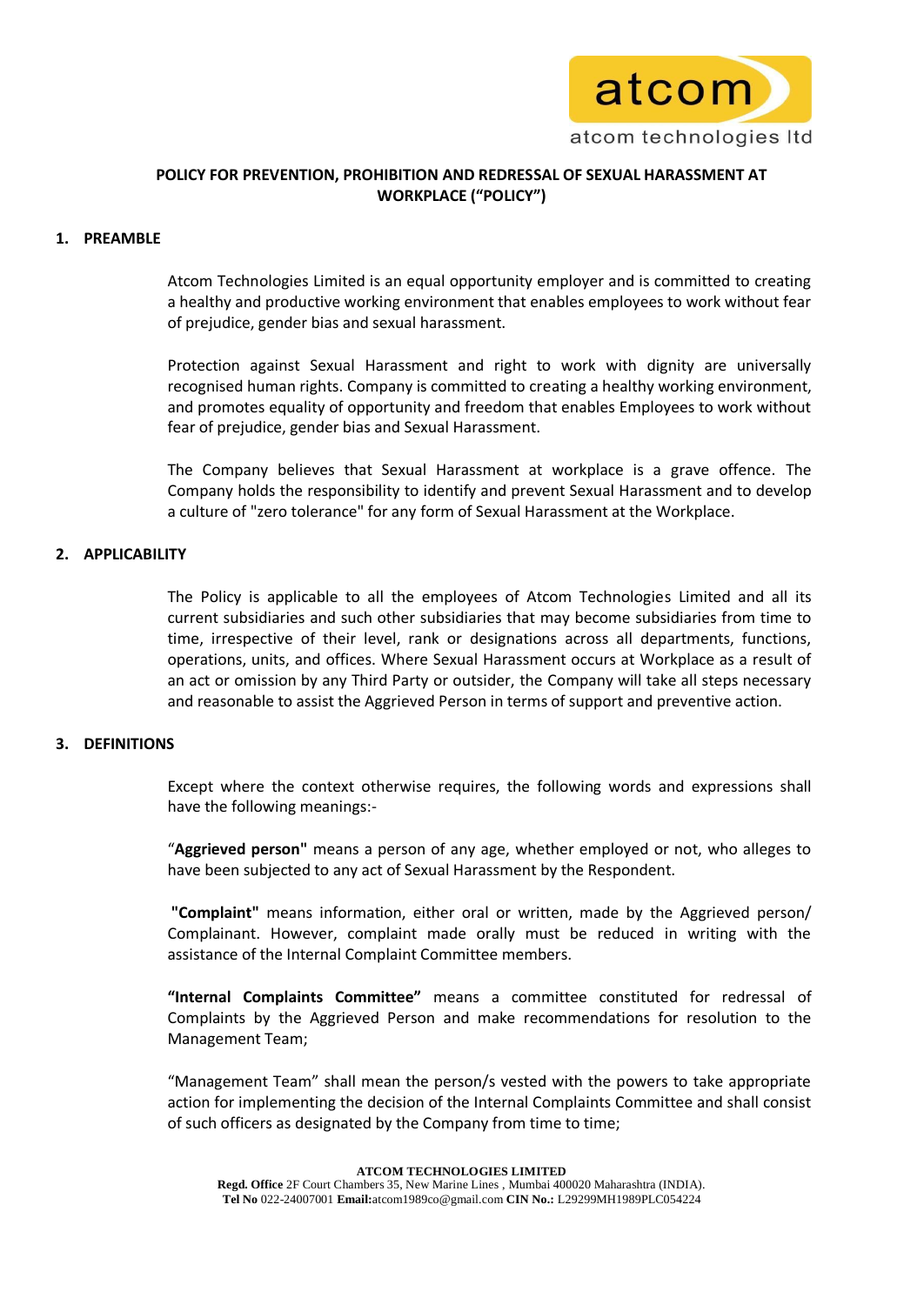

**"Sexual Harassment"** includes any one or more of the following unwelcome acts or behavior (whether directly or by implication):

- i. Physical contact and advances; or
- ii. A demand or request for sexual favors; or
- iii. Making sexually colored remarks; or
- iv. Showing pornography; or
- v. any other unwelcome physical, verbal or non-verbal conduct of a sexual nature.

Additionally, any of the following, in relation to or connected with the above, will constitute sexual harassment:

- a. implied or explicit promise of preferential treatment in employment ; or
- b. implied or explicit threat of detrimental treatment in employment; or
- c. implied or explicit threat about present or future employment status; or
- d. interference with their work or creating an intimidating or offensive or hostile work Environment; or
- e. Humiliating treatment likely to affect their health or safety.

# **4. PREVENTION OF SEXUAL HARASSMENT AT WORKPLACE & REPORTING:**

No Employee shall be subjected to Sexual Harassment at any Workplace. If an Employee is being sexually harassed he/she should:

a) Tell the Respondent that his / her behaviour is unwelcome and ask him/her to stop;

b) Keep a record of incidents (dates, times, locations, possible witness, what happened, Aggrieved Person's response). It is not mandatory to have a record of events to file a Complaint, but a record can strengthen the Aggrieved Person's case and help the Aggrieved Person remember the details over time, in case the Complaint is not filed immediately;

c) Make, in writing, a Complaint to the Internal Complaints Committee within a period of three months from the date of last incident in accordance with the terms of the Policy.

# **5. INTERNAL COMPLAINTS COMMITTEE:**

- a. The Internal Complaints Committee shall consist of not less than three members, to be nominated by the Company. Provided that at least one-half of the total members so nominated shall be women
- b. The Committee shall be headed by a woman employed at a senior level at Workplace, who shall be its presiding officer;
- c. Not less than one members of the Internal Complaints Committee shall be from amongst Employees preferably committed to the cause of women or who have had experience in social work or have legal knowledge;
- d. One member of the Internal Complaints Committee shall be from amongst non-governmental

**ATCOM TECHNOLOGIES LIMITED**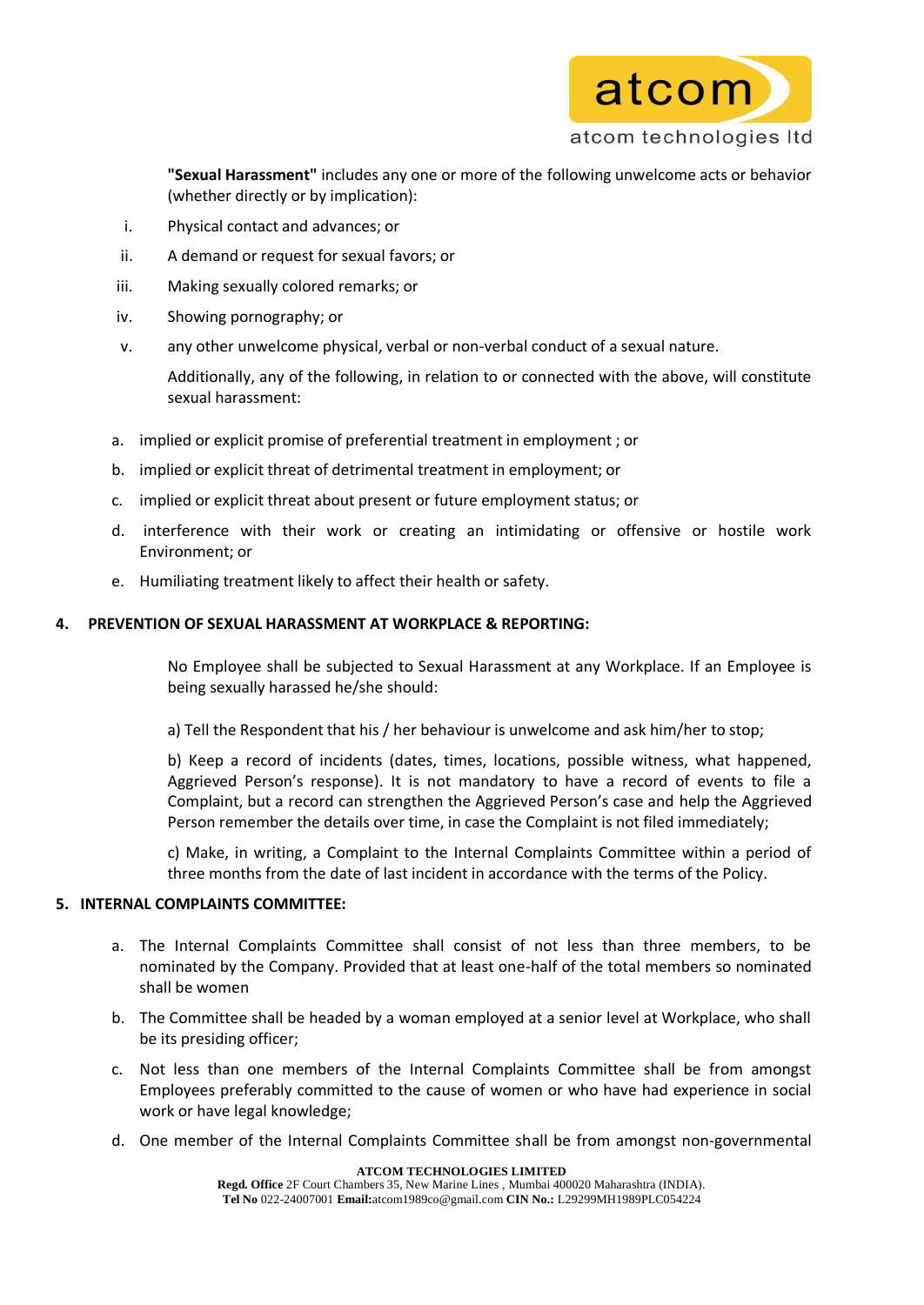

organization or associations committed to the cause of women or a person familiar with the issues relating to Sexual Harassment;

### **6. COMPLAINT MECHANISM**

### WITH WHOM COMPLAINT CAN BE LODGED

Any employee who has sufficient reason to believe that he/she is being sexually harassed directly or indirectly may submit a complaint of the alleged incident to any member of the Internal Committee in writing. The complaint must be made within 3 months of the incident.

### WHO CAN LODGE THE COMPLAINT

Any woman employee who is/was sexually harassed directly or indirectly may submit a complaint of the alleged incident to any Member of the Internal Complaints Committee in writing with her signature within a period of three months from the date of incident and in case of series of incidents, within a period of three months from the date of last incident.

A complaint from another person can be registered with written consent from the victim. The Internal Complaints Committee will maintain a register to endorse the complaint received by it and keep the contents confidential, if it is so desired, except to use the same for discrete investigation

### NOTICE/SUMMONS

Soon after registering a complaint, the Chairperson shall issue notice to the parties to the enquiry calling on them to appear before the Internal Complaints Committee on the date specified therein. Provided that no notice shall be issued calling on either party to appear for hearing on a date earlier than three days from the date of notice.

The Internal Complaints Committee may before initiating an inquiry, if requested by the complainant, take steps to settle the matter between the complainant and the respondent through conciliation, provided there is no monetary settlement made between the parties as a basis of conciliation.

The Internal Complaints Committee will record the settlement, if arrived through conciliations, and forward the same to the Disciplinary Authority to take recommended action. Once the settlement is arrived through conciliations, no further inquiry shall be conducted by the Internal Complaints Committee.

# ENQUIRY PROCESS

- a. If the Internal Complaints Committee so desires, both parties can be heard separately.
- b. If a third party has registered the complaint on behalf of the aggrieved employee and the aggrieved employee is not willing for a personal appearance before the Internal Complaints Committee due to any personal reason, the Internal Complaints Committee shall proceed with enquiry on the basis of prima facie evidence.
- c. The Internal Complaints Committee shall prepare and hand over the Statement of Allegations to the person against whom complaint is made, within 15 days from the date of receipt of complaint and give the respondent an opportunity to submit a written explanation along with documents, if the respondent so desires, within 15 days of receipt of the same.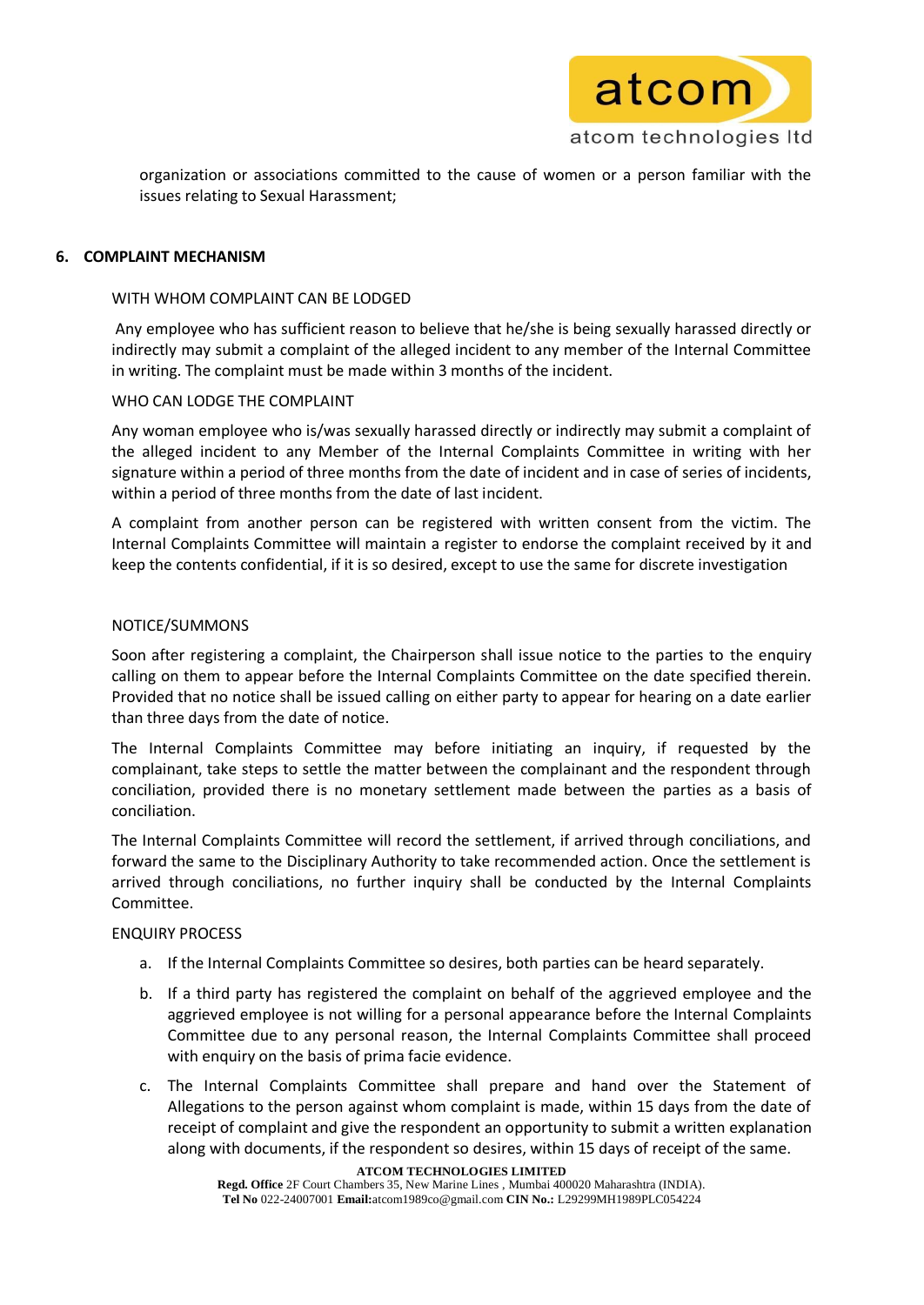

- d. The complainant shall be provided with a copy of the written explanation submitted by the person against whom the complaint is made.
- e. During the pendency of the inquiry, on a written request made by the aggrieved woman, the Internal Complaints Committee may recommend to the Management Team for transfer of the aggrieved woman or the respondent to some other workplace; or grant leave to the aggrieved woman up to a period of three months; or grant any other relief to the aggrieved woman. The leave granted to the aggrieved woman under this Policy shall be in addition to the leave she would be otherwise entitled.
- f. The complainant and the respondent may, if they so desire, shall communicate in writing to the Internal Complaints Committee the name and address of witness to whom they propose to call and give witness.
- g. The complainant and the respondent shall, if they desire to tender any documents by way of evidence before the Committee, supply original copies of such documents, affixing their signatures on their respective documents to certify them to be the original copies.
- h. The Internal Complaints Committee shall endeavor to call upon all witnesses mentioned by both the parties.
- i. The Internal Complaints Committee shall record the entire process of hearing duly signed by the parties to the enquiry as token of their acceptance to the record.
- j. The Internal Complaints Committee is expected to complete the entire process of enquiry within a period of sixty (60) days from the date of complaint.
- k. The Internal Complaints Committee shall communicate its findings and recommendations for action to the Management Team within a period of ten (10) days from the date of completion of inquiry and such report shall be made available to the concerned parties.
- l. Recommendations: The Internal Complaints Committee may recommend a detailed and reasoned order, which may include:
	- Recommending to the Management Team to take appropriate action for Sexual Harassment as a misconduct in accordance with the HR Manual / terms of employment and/or payment of compensation, commensurate with the gravity of the offence of which the Respondent has been found guilty of as per applicable law;
	- Recommending the Management Team steps necessary and reasonable to assist the Aggrieved Person in terms of support and preventive action where Sexual Harassment at Workplace has occurred as a result of an act or omission by any Third Party or outsider;
	- Recommending to the Management Team appropriate disciplinary action against the person making the Complaint, in case the Complaint registered is found to be frivolous or false or was made with a malicious intention;
	- Recommending the to the Management Team that no action is required to be taken in the matter, in case it arrives at the conclusion that the allegation against the Respondent has not been proved.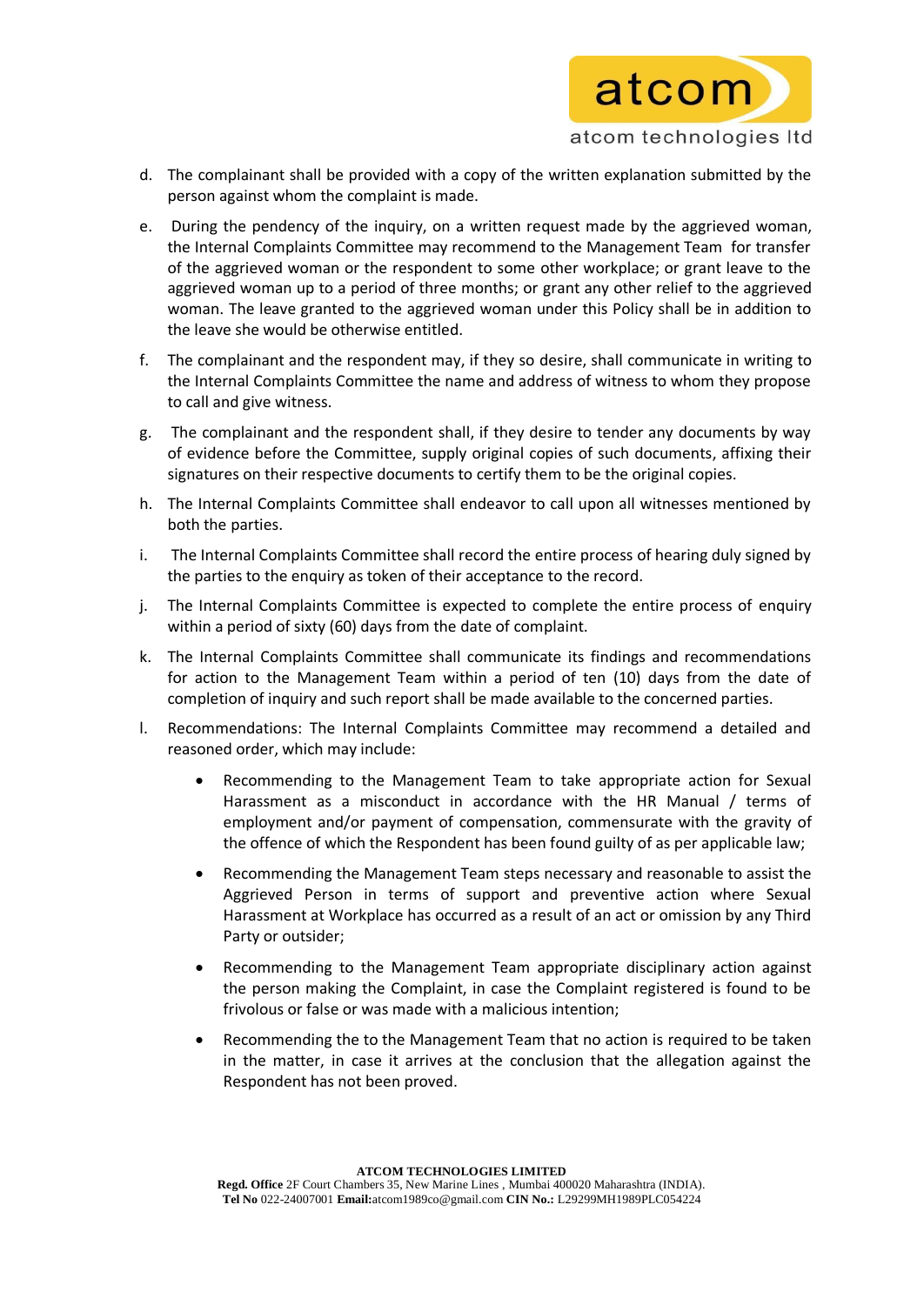

## **7. ACTION FOR FALSE OR MALICIOUS COMPLAINT OR FALSE EVIDENCE**

Where the Internal complaints committee arrives at the conclusion that the allegation against the respondent is malicious or the aggrieved woman or any other person making the complaint has made the complaint knowing it to be false or the aggrieved woman or any other person making the complaint has produced any forged or misleading document, it may recommend to the President and CEO as the case may be, to take actions as per the Disciplinary action Policy applicable to false evidence

### **8. CONFIDENTIALITY:**

Information generated in the course of informal reviews and formal investigations necessary for enforcing this Policy will be given the full extent of confidentiality to Employee personnel records. Any person who, without authorization, reveals such information will be subject to disciplinary action. b. The sharing of the content of the Complaints will be on a "need to know" basis only. It is understood that Sexual Harassment at Workplace is an issue of highly sensitive nature and therefore strict confidentiality will be maintained by the affected person/victim, defendant, witnesses, the Complainant Committee and the Management Team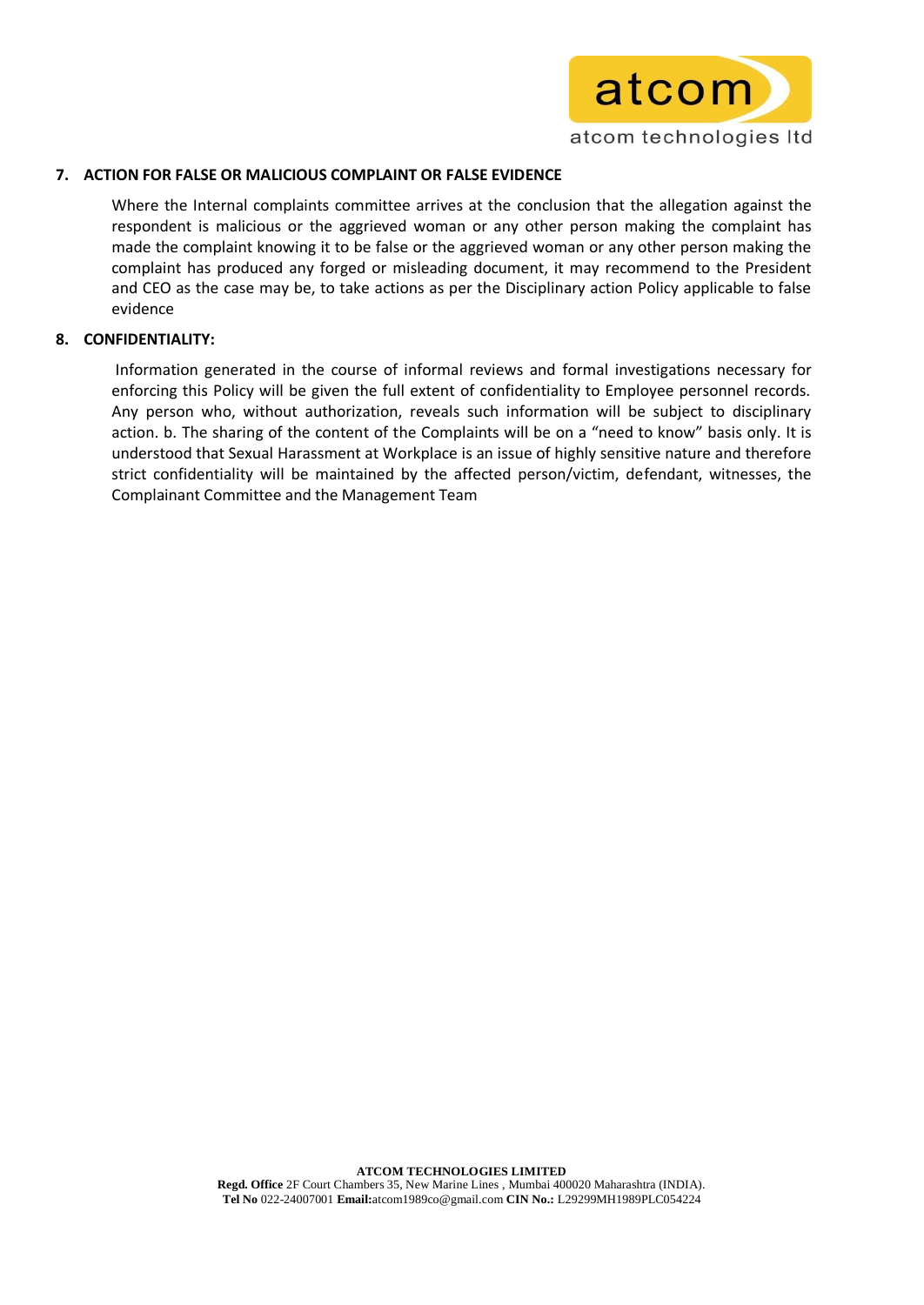

## **POLICY ON DETERMINATION OF MATERIALITY FOR DISCLOSURE OF EVENTS OR INFORMATION**

Preamble :

SEBI (Listing Obligations and Disclosure Requirements) Regulations, 2015 ("Regulations") requires every Listed Company to disclose events or information which, in the opinion of the Board of Directors of a Company are material.

Policy:

In this context, the following policy has been framed by the Board of Directors ("Board") of the Company with the objective of determining materiality of events.

- 1. Regulation 30 of the Regulations mandates disclosure of all deemed material events to the Stock Exchanges. These events have been specified in Para A of Part A of Schedule III of the Regulations and shall be disclosed as applicable from time-to-time.
- 2. For disclosure of certain events (as specified in Para B of Part A of Schedule III) to the Stock Exchanges the following criteria shall be considered by the Board for determining whether the events are material or not:-

Where the omission of an event or information, is likely to result in:

- a) Discontinuity or alteration of event or information already available publicly or
- b) A significant market reaction if the said omission came to light at a later date.

Materiality must be determined on a case to case basis depending on specific facts and circumstances relating to the information/event. Materiality of a disclosure pursuant to this Policy may be determined based on the following criteria :

i) Quantitative Materiality Thresholds:

Where the value involved in an event or the impact of an event exceeds 10% of the total turnover or total income; or exceeds 20% of the net worth of the Company, whichever is lower. Note: Above thresholds shall be determined on the basis of audited consolidated financial statements of last audited financial year.

ii) Qualitative Materiality Criteria:

Where in the opinion of Board of Directors the omission of disclosure of such event or information is likely to result in discontinuity of information already available publicly or result in significant market reaction if the said omission became public at a later date.

Note: qualitative materiality criteria shall be applied where there the quantitative materiality thresholds cannot be applied or the value is less than the quantitative materiality thresholds.

The Chairman, Managing Director, CFO and Company Secretary are authorised person for the purpose of determining / disclosing materiality of an event or information under the regulations.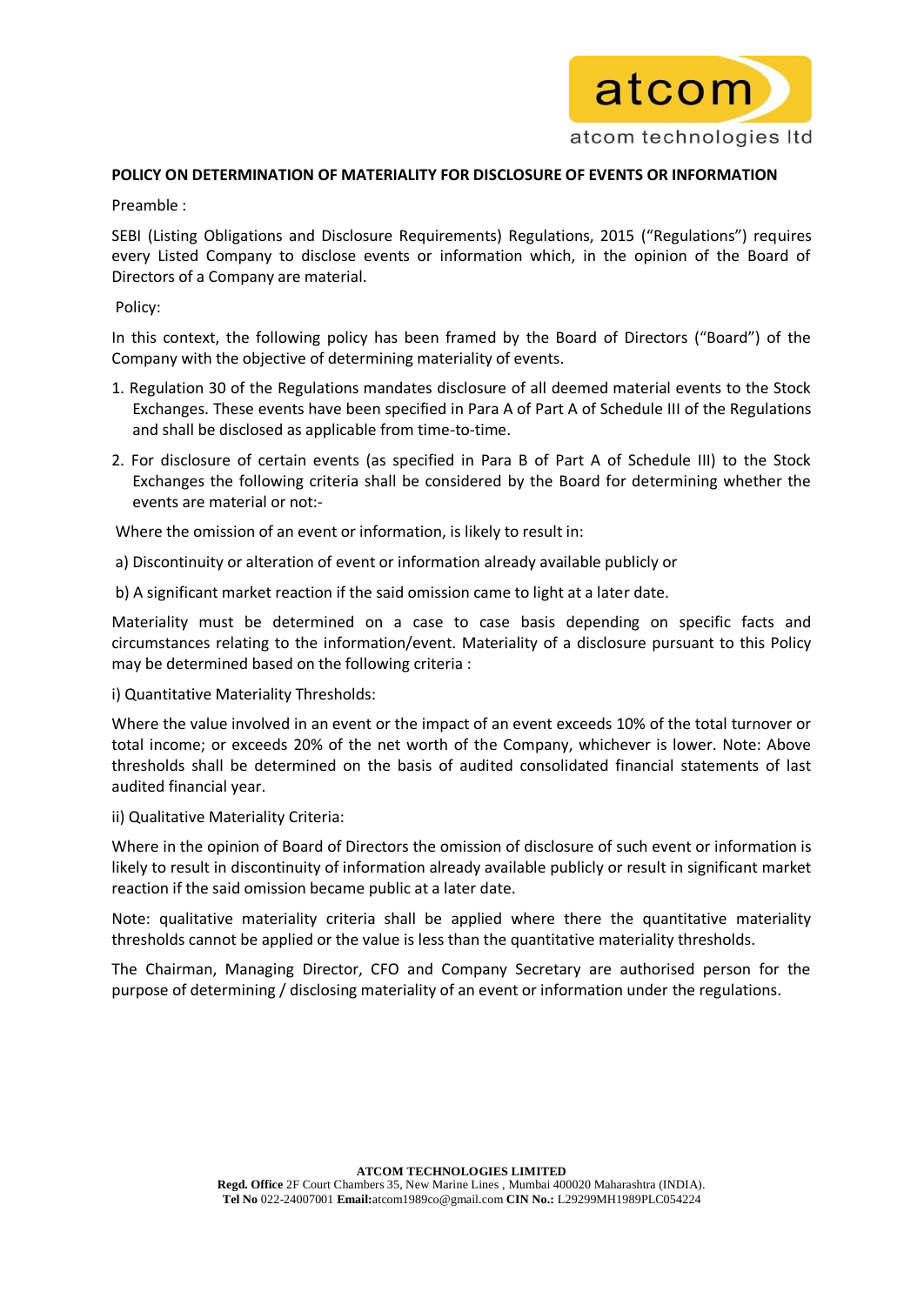

## **TERMS AND CONDITIONS OF APPOINTMENT OF INDEPENDENT DIRECTORS**

The terms and Conditions of the appointment, which shall, in any event be subject to the provisions of the Companies Act, 2013, SEBI (Listing Obligations and Disclosure Requirements) Regulations, 2015 ('Listing Regulations') and the Articles of Association of the Company, are set out below.

The broad terms and conditions of their appointment as Independent Directors are reproduced hereunder:

# **1. Appointment**

The Company has adopted the requirements under the provisions of Companies Act, 2013 including Rules and Regulations made there under, as modified, amended or substituted from time to time and as may be applicable with respect to appointment and tenure of Independent Directors. An Independent Director shall not be liable to retire by rotation in terms of the provisions of Companies Act, 2013.

The directors may be requested to be a member / Chairman of any one or more Committees of the Board which may be constituted from time to time

An Independent Directors will serve for not more than two terms of five years each on the Board of the Company subject to the maximum tenure of ten years as prescribed under the Companies Act, 2013.

Appointment for the second term as an Independent Director shall be based on the recommendation of the Nominations & Remuneration Committee of the Board and subject to approval of the Board of Directors (the 'Board') and of the Shareholders by way of special resolution. The re-appointment would be considered by the Board based on evaluation of the performance and further subject to satisfying the requisite criteria of Independence as specified in the Companies Act, 2013.

The appointment is also subject to the maximum permissible Directorships that one can hold as per the provisions of the Companies Act, 2013.

The term Independent Director should be construed as defined under the Companies Act, 2013.

Independent Directors agree to devote such time as is prudent and necessary for the proper performance of their role, duties and responsibilities as Independent Director.

# **2. Role and Duties**

The role and duties of Independent Directors will be those normally required of a Non Executive Independent Director under the Companies Act, 2013 and Listing Regulations. There are certain duties prescribed for all Directors, both Executive and Non-Executive, which are fiduciary in nature and are as under:

- They shall act in accordance with the Company's Articles of Association.
- They shall act in good faith in order to promote the objects of the Company for the benefit of its members as a whole, and in the best interest of the Company.
- They shall discharge their duties with due and reasonable care, skill and diligence.
- They shall not involve themselves in a situation in which they may have a direct or indirect interest those conflicts, or possibly may conflict, with the interest of the Company. They